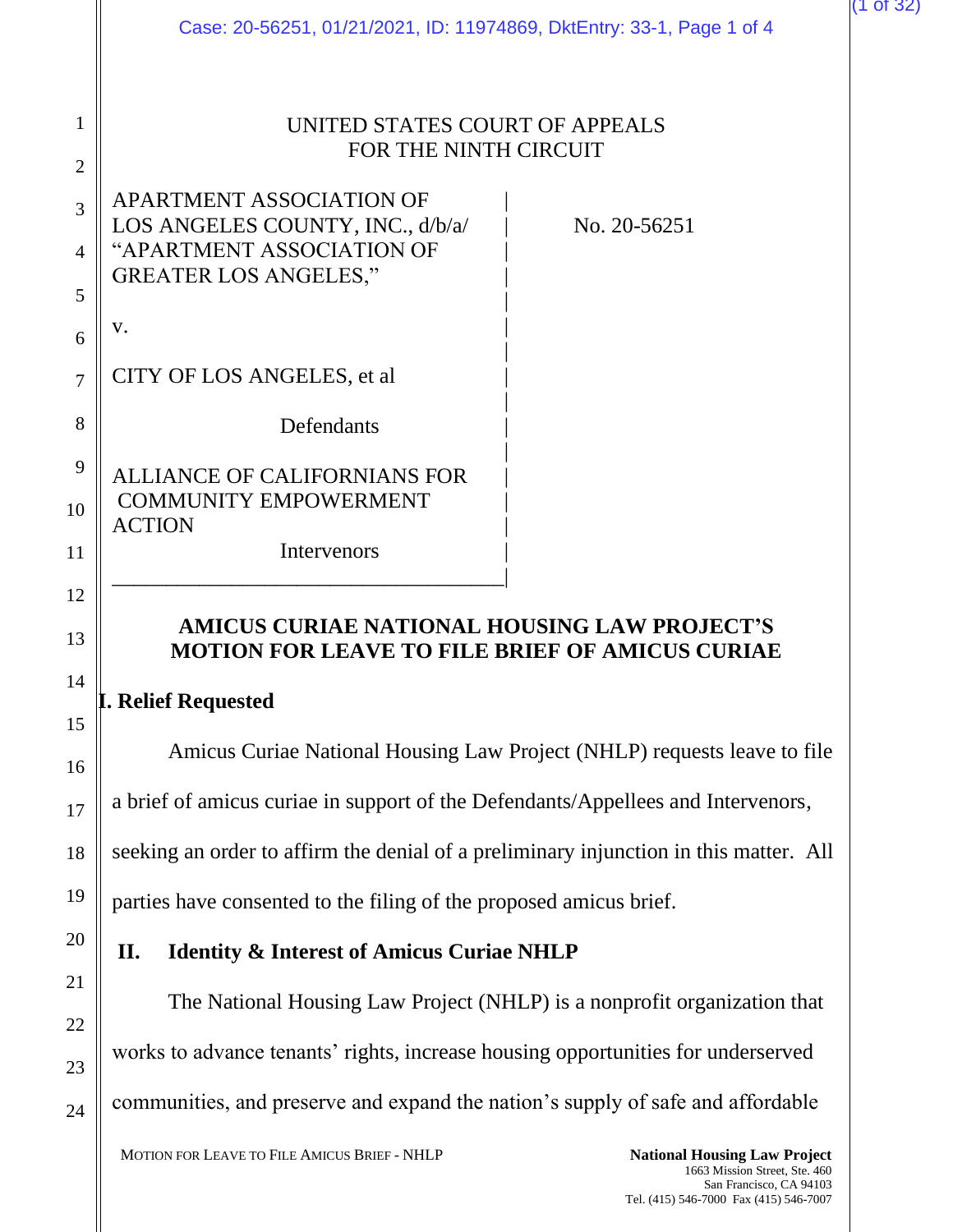homes. NHLP pursues these goals primarily through technical assistance and support to legal aid attorneys and other housing advocates. NHLP coordinates the Housing Justice Network, a collection of more than 1,600 legal services attorneys, advocates, and organizers from around the country that has shared resources and collaborated on significant housing law issues for over 40 years. Since 1981 NHLP has published *HUD Housing Programs: Tenants' Rights;* commonly known as the "Greenbook," it is seminal authority on the rights of HUD tenants and program participants. NHLP also plays a key role in California as an IOLTA-funded support center, providing technical assistance to attorneys at legal services organizations throughout the state.

## **III. Statement of Reasons the Amicus Brief Would Be Desirable**

Since the onset of the Covid-19 emergency, NHLP has been at the forefront of efforts across the United States to protect tenants against eviction and displacement related to the pandemic and its economic fallout. NHLP staff have advocated for state and federal eviction restrictions and other housing protections, as well as for funding to support both tenants and landlords, created resources to help tenants and advocates exercise rights and protections, supplied training to a broad constellation of stakeholders, and organized advocates both to seek judicial enforcement of restrictions on behalf of tenants and to respond effectively and defend against challenges to tenant protections.

MOTION FOR LEAVE TO FILE AMICUS BRIEF - NHLP **National Housing Law Project**

1663 Mission Street, Ste. 460 San Francisco, CA 94103 Tel. (415) 546-7000 Fax (415) 546-7007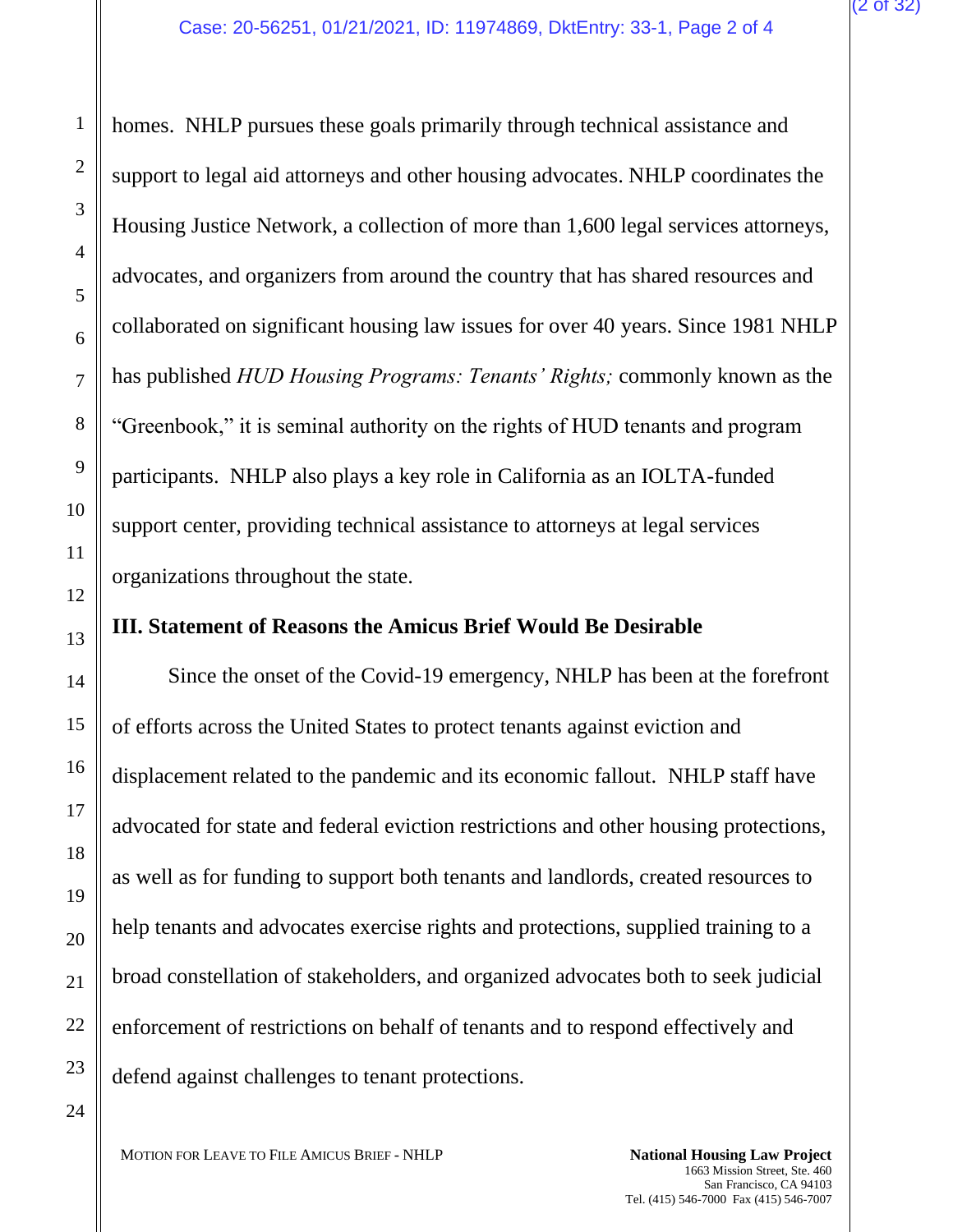Through its extensive work on these issues at the national level, NHLP has gained perspective into both the national scope of the eviction crisis and its relative magnitude with respect to California. Covid-19 and its economic fallout threatens mass evictions everywhere—but with the high costs of housing in California and the difficulties households faced with rent burden even before the pandemic arrived, mass evictions could truly drive tenants into encampment settings where the risk of communicable disease transmission is dire. Amicus NHLP believes this is a significant factor relevant to the public interest at stake in the pending motion for preliminary injunction, which no party fully addresses.

NHLP's national work has provided insights on the significant differences in outcomes that have resulted from seemingly minor variations in coverage, terminology, procedural requirements, or other specific details of eviction restrictions and moratoriums. NHLP has also observed the kinds of practical difficulties Covid-19 and the attendant social distancing requirements, as well as the myriad new procedures and substantive tenant protections have raised for hearing and deciding residential eviction cases in a fair and meaningful manner that reliably affords procedural due process.

The real world consequences of eviction rules, and the ways in which pandemic conditions threaten due process in housing court, are relevant considerations the parties have not been able to fully present. Amicus NHLP

MOTION FOR LEAVE TO FILE AMICUS BRIEF - NHLP **National Housing Law Project**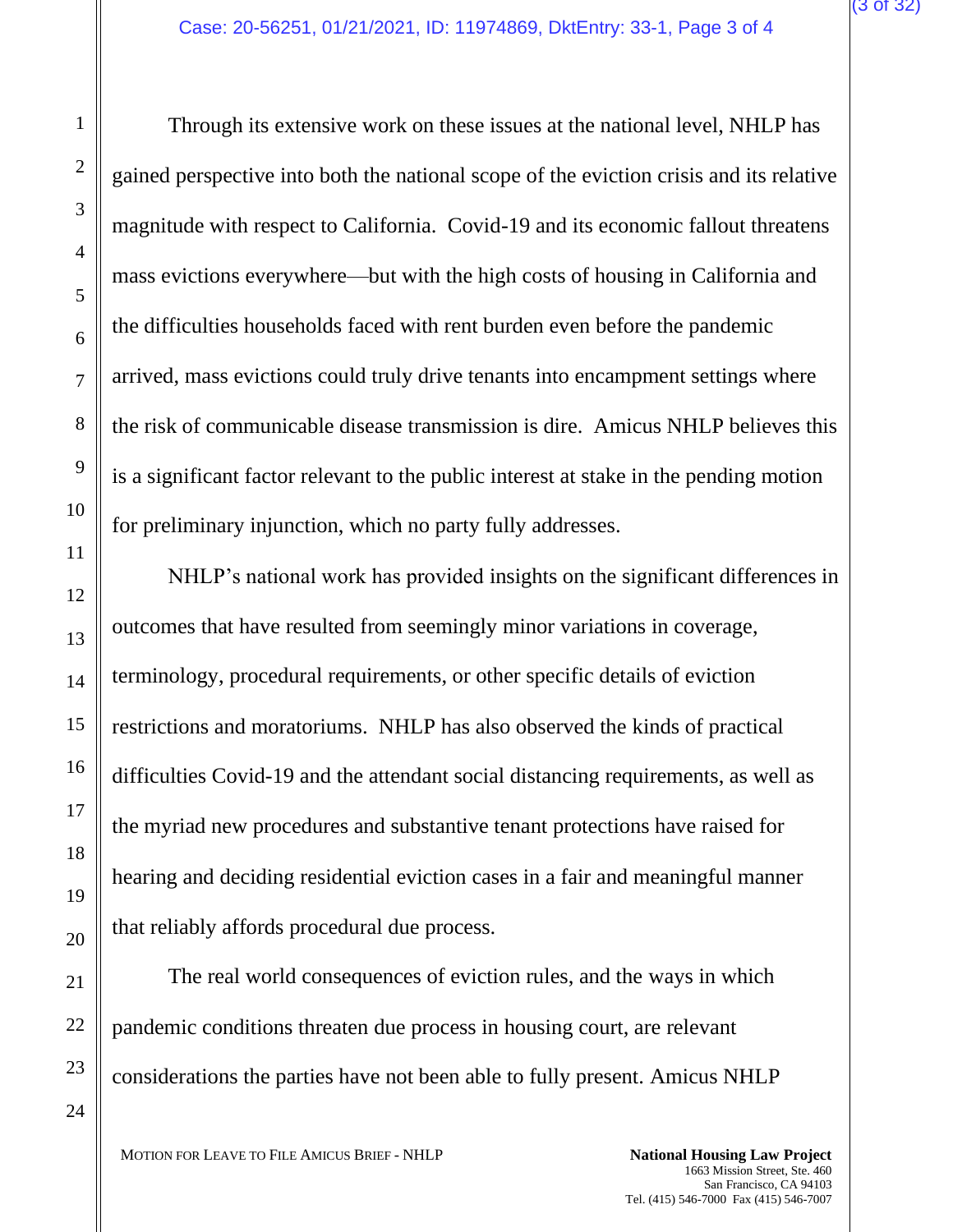San Francisco, CA 94103

Tel. (415) 546-7000 Fax (415) 546-7007

| $\mathbf{1}$        | believes the Court would benefit from its unique perspectives and information on                                     |  |
|---------------------|----------------------------------------------------------------------------------------------------------------------|--|
| $\overline{2}$      | the matters above, and therefore respectfully requests that the Court approve this                                   |  |
| 3                   | request to submit an amicus brief setting forth these concerns in detail.                                            |  |
| $\overline{4}$<br>5 | <b>IV. Conclusion</b>                                                                                                |  |
| 6                   | For the foregoing reasons, the Court should grant leave for Amicus National                                          |  |
| $\overline{7}$      | Housing Law Project to file its proposed Brief of Amicus Curiae.                                                     |  |
| 8<br>9              | Respectfully submitted this 21 <sup>st</sup> day of January, 2021, by:                                               |  |
| 10                  | /s/Eric Dunn                                                                                                         |  |
| 11                  | Eric Dunn                                                                                                            |  |
| 12                  | <b>National Housing Law Project</b><br>919 E. Main Street, Suite 610                                                 |  |
| 13                  | Richmond, VA 23219<br>$(415) 546 - 7000$                                                                             |  |
| 14                  | edunn@nhlp.org                                                                                                       |  |
| 15                  |                                                                                                                      |  |
| 16                  |                                                                                                                      |  |
| 17                  |                                                                                                                      |  |
| 18                  |                                                                                                                      |  |
| 19                  |                                                                                                                      |  |
| 20                  |                                                                                                                      |  |
| 21                  |                                                                                                                      |  |
| 22                  |                                                                                                                      |  |
| 23                  |                                                                                                                      |  |
| 24                  |                                                                                                                      |  |
|                     | MOTION FOR LEAVE TO FILE AMICUS BRIEF - NHLP<br><b>National Housing Law Project</b><br>1663 Mission Street, Ste. 460 |  |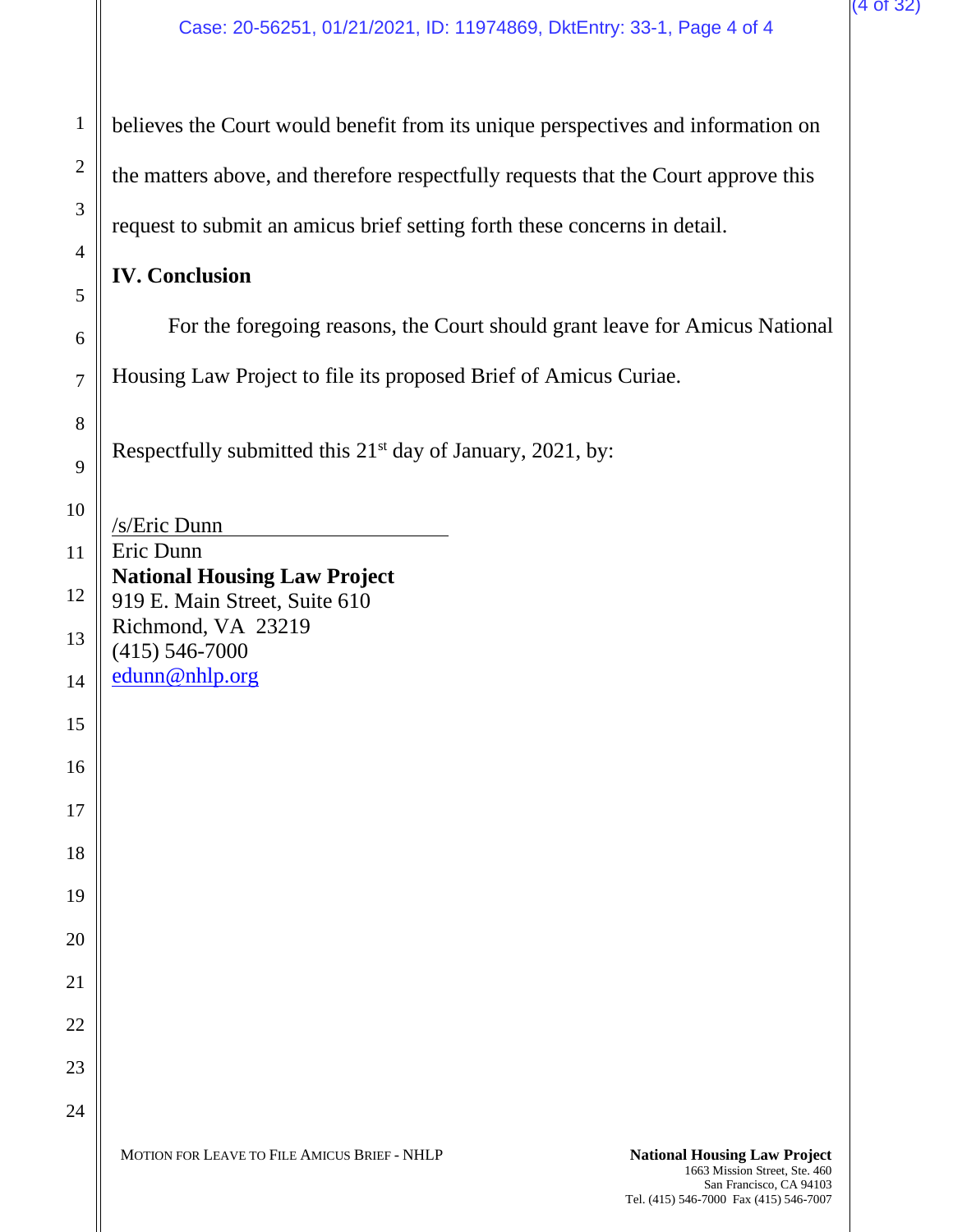Case: 20-56251, 01/21/2021, ID: 11974869, DktEntry: 33-2, Page 1 of 28

No. 20-56251

# UNITED STATES COURT OF APPEALS FOR THE NINTH CIRCUIT

# APARTMENT ASSOCIATION OF LOS ANGELES COUNTY, INC., d/b/a "APARTMENT ASSOCIATION OF GREATER LOS ANGELES Plaintiff-Appellant

v.

CITY OF LOS ANGELES, ERIC GARCETTI in his official capacity as Mayor of Los Angeles, CITY COUNCIL OF THE CITY OF LOS ANGELES in its official capacity; DOES 1 through 25 inclusive Defendants-Appellees

# ALLIANCE OF CALIFORNIANS FOR COMMUNITY EMPOWERMENT ACTION and STRATEGIC ACTIONS FOR A JUST ECONOMY, Intervenors

On appeal from the U.S. District Court for the Central District of California, Hon. Dean D. Pregerson, U.S. District Judge, Cause No. 2:20-CV-05193-DDP-JEM

# **BRIEF OF AMICUS CURIAE NATIONAL HOUSING LAW PROJECT IN SUPPORT OF APPELEES AND INTERVENORS**

Eric Dunn National Housing Law Project 919 E. Main Street, Ste. 610 Richmond, Virginia 23219 (415) 432-5702 [edunn@nhlp.org](mailto:edunn@nhlp.org)

(5 of 32)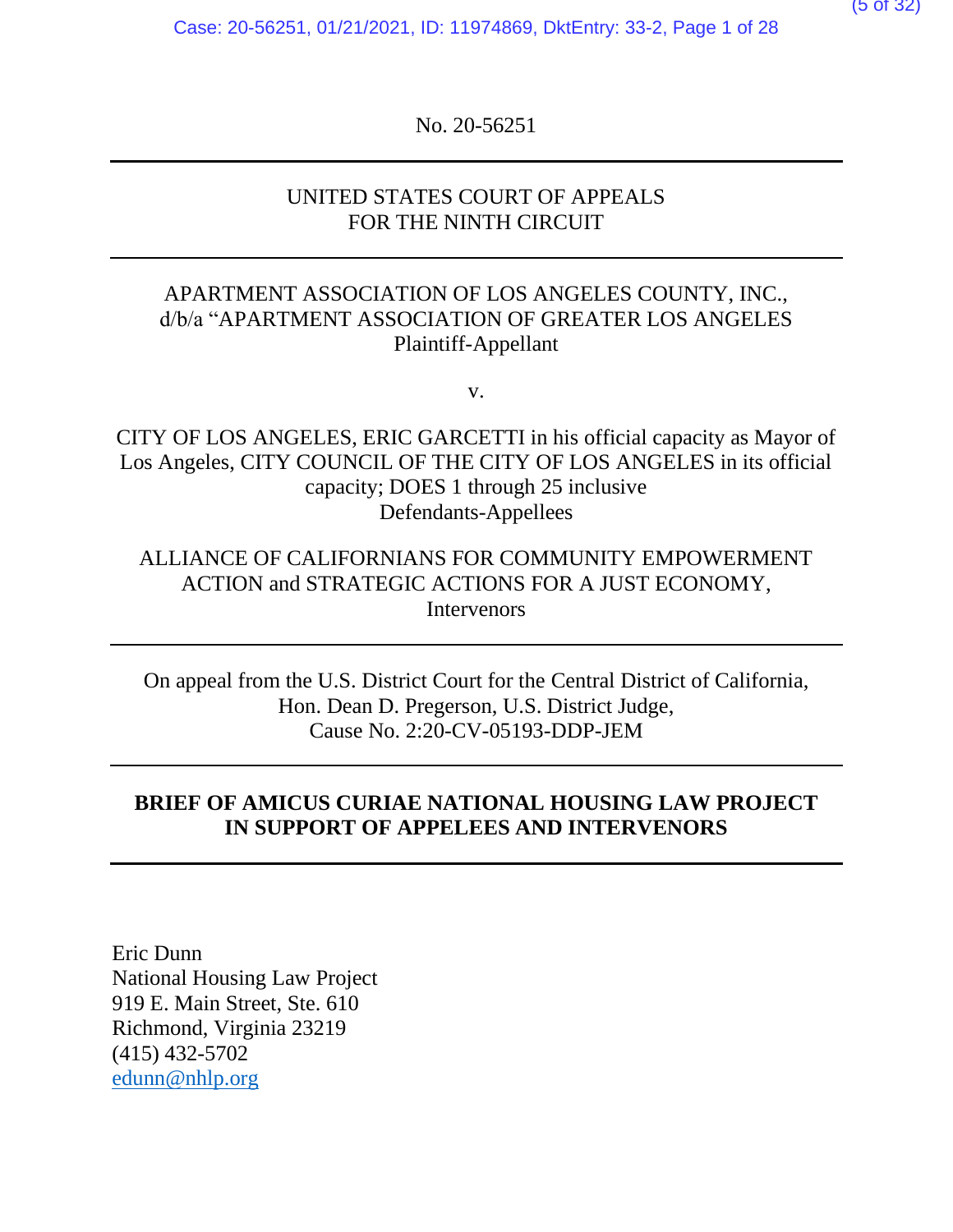# **CORPORATE DISCLOSURE STATEMENT**

The National Housing Law Project (NHLP) is a nonprofit organization; NHLP has no parent corporation or any publicly held corporation that owns 10% or more of its stock. NHLP is not aware of any publicly traded corporation that has an interest in the outcome of this case.

# **TABLE OF CONTENTS**

| Identity and Interest of Amicus National Housing Law Project 1<br>$\mathbf{I}$ .                                                                                    |
|---------------------------------------------------------------------------------------------------------------------------------------------------------------------|
|                                                                                                                                                                     |
|                                                                                                                                                                     |
| A. Los Angeles has a compelling interest in preventing mass evictions 4                                                                                             |
| B. Superficially modest limitations and procedural requirements can<br>significantly reduce the efficacy of an eviction moratorium and thereby                      |
| C. Complexities and procedural requirements in eviction moratoria exacerbate<br>the difficulties of consistently affording due process of law to eviction           |
| D. A more complex eviction moratorium would neither advance public health<br>objectives nor provide any clear net benefit to landlords $\dots \dots \dots \dots$ 21 |
|                                                                                                                                                                     |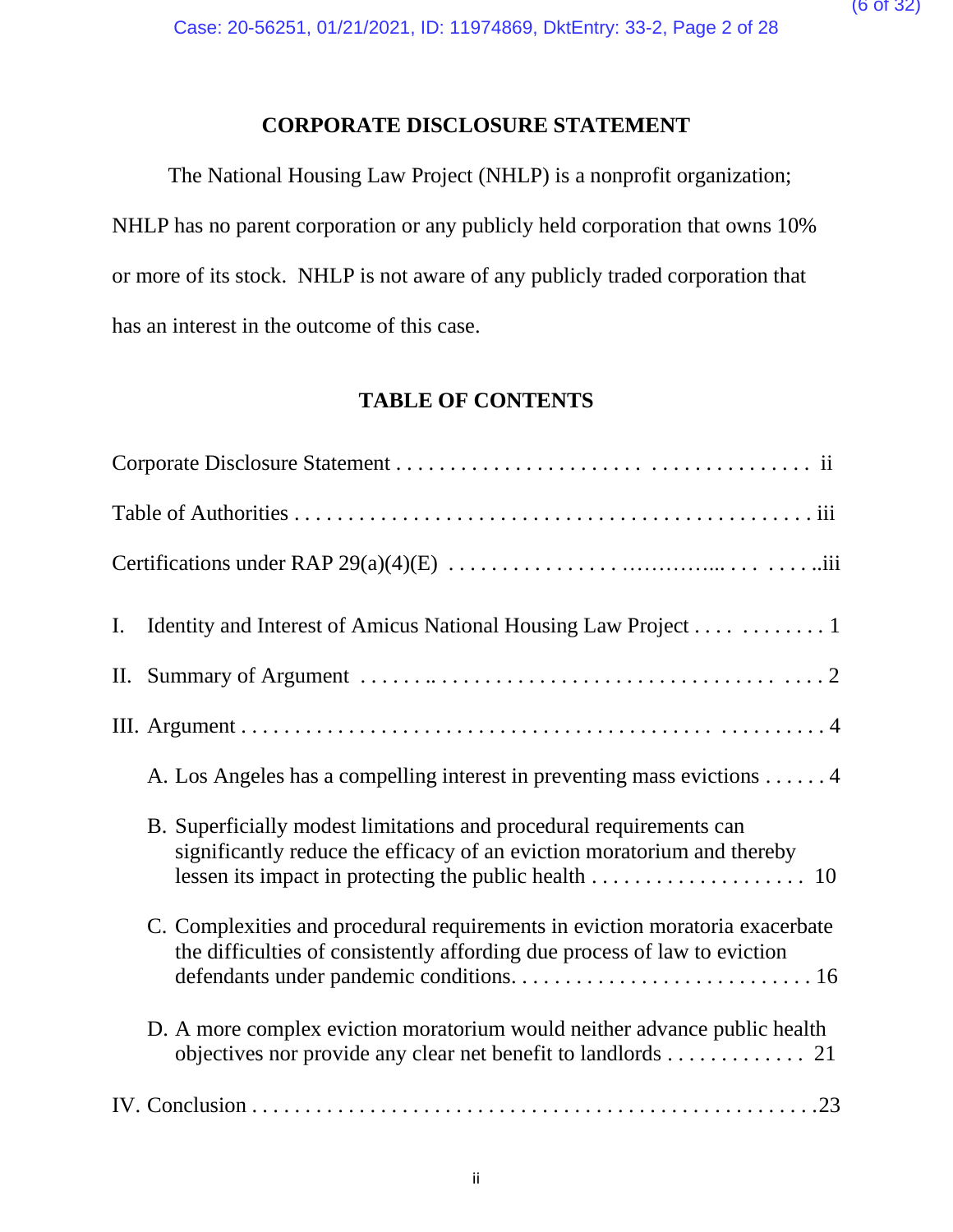# **TABLE OF AUTHORITIES**

# **Cases**

| East New York Savings Bank v. Hahn,                                           |
|-------------------------------------------------------------------------------|
| Goldberg v. Kelly,                                                            |
|                                                                               |
| Green v. Superior Court,                                                      |
|                                                                               |
| Lindsey v. Normet,                                                            |
|                                                                               |
| Mathews v. Eldridge,                                                          |
|                                                                               |
| Mullane v. Central Hanover Bank & Tr. Co.,                                    |
|                                                                               |
| U.S. Trust Co. v. New Jersey,                                                 |
|                                                                               |
| <b>Statutes</b>                                                               |
|                                                                               |
|                                                                               |
|                                                                               |
| California Tenant, Homeowner, and Small Landlord Relief and Stabilization Act |
| (AB 3088), Statutes of 2020, Ch. 37 (Aug. 31, 2020) 15, 20                    |
| Consolidated Appropriations Act, 2021, Pub.L. 116-260 (Dec. 27, 2020)         |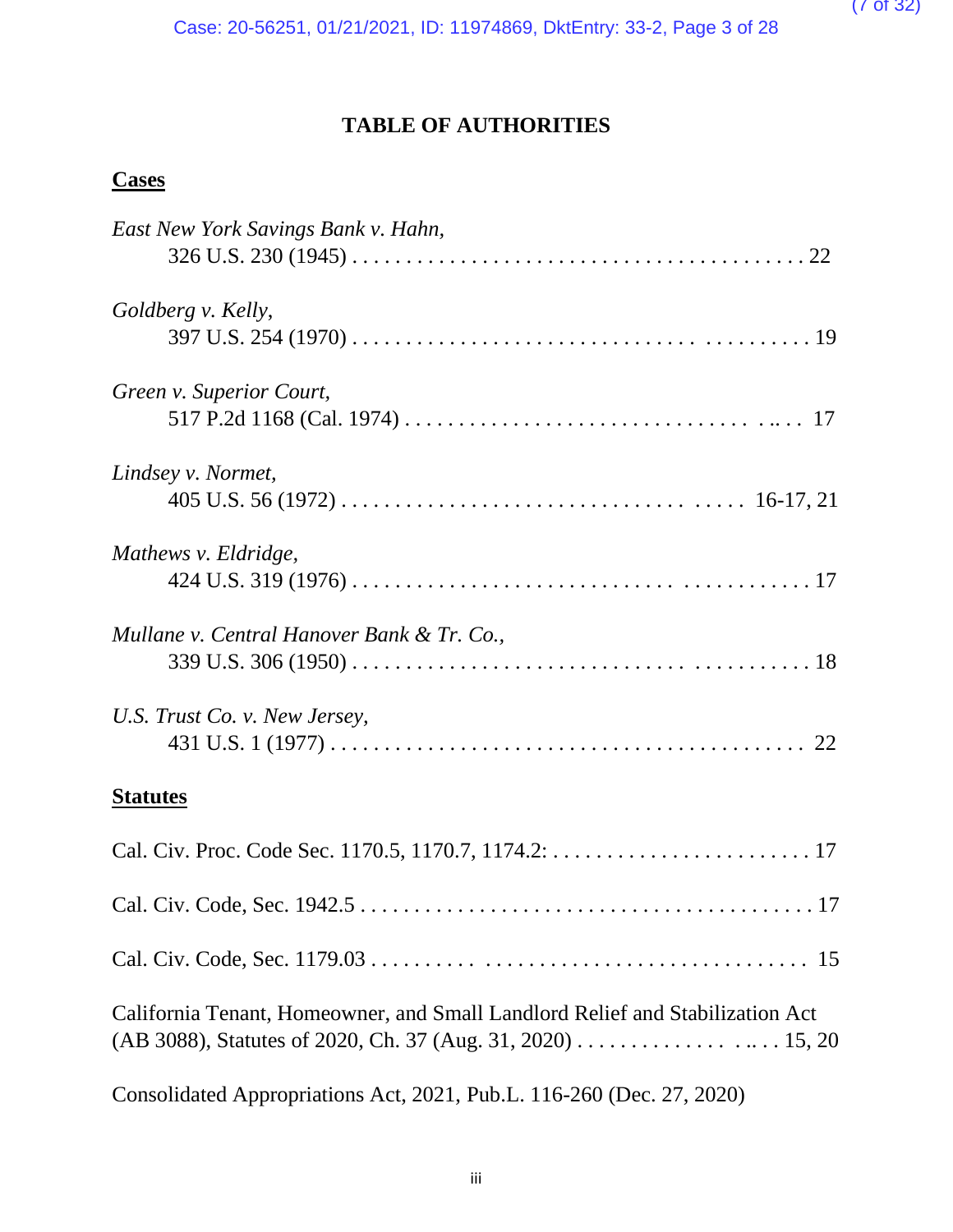| Coronavirus Aid, Relief, and Economic Security (CARES) Act, Pub.L. 116-136 |  |  |
|----------------------------------------------------------------------------|--|--|
|                                                                            |  |  |
|                                                                            |  |  |
| <b>Other Authorities</b>                                                   |  |  |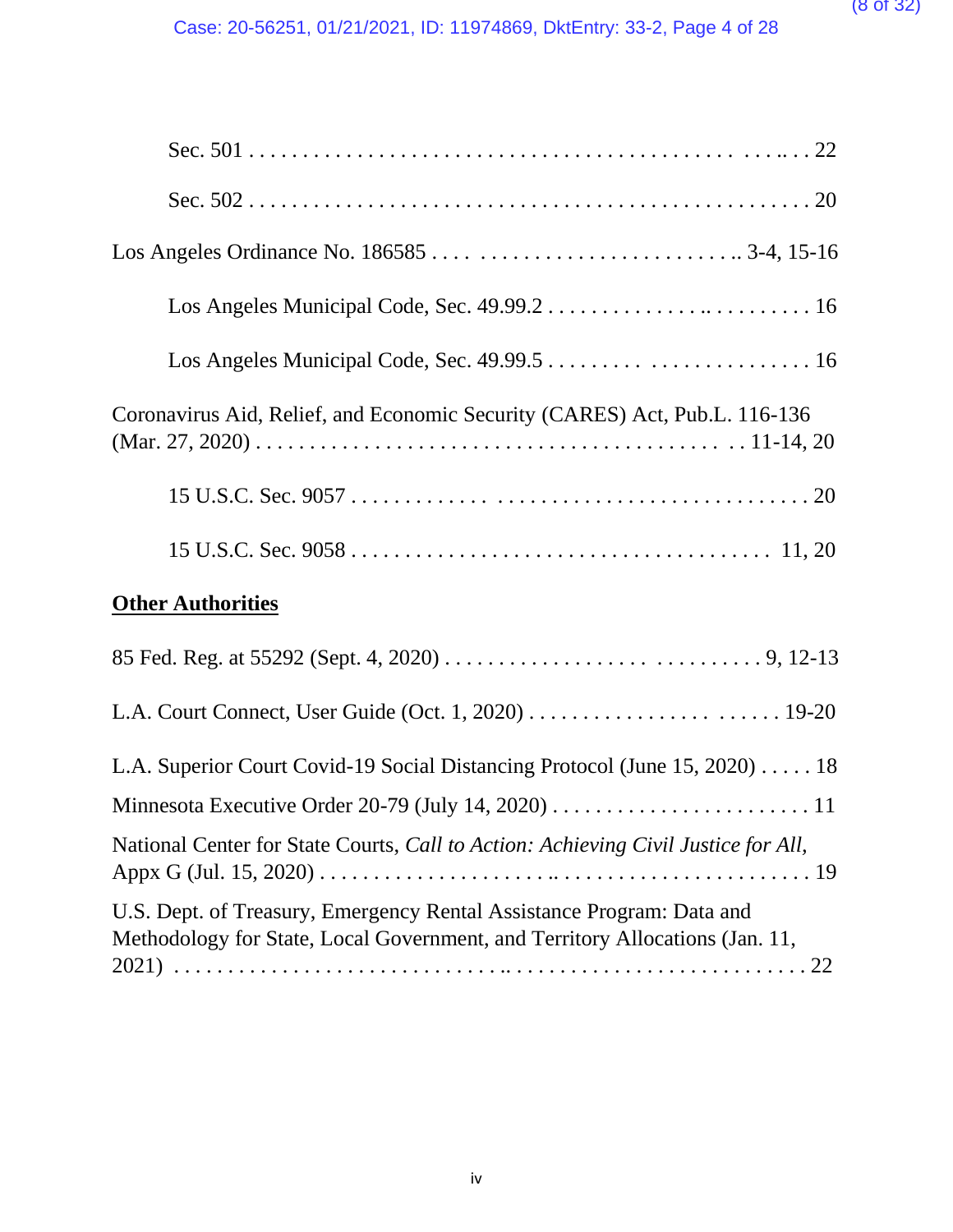# **CERTIFICATIONS UNDER RAP 29(a)(4)(E)**

Amicus NHLP certifies, based on Rule of Appellate Procedure 29(a)(4)E), that:

- 1. No party or party's counsel authored this brief in whole or in part.
- 2. No party or party's counsel contributed money that was intended to fund the preparation or submission of this brief.
- 3. No person or entity other than Amicus NHLP, its staff, and its counsel contributed money that was intended to fund the preparation or submission.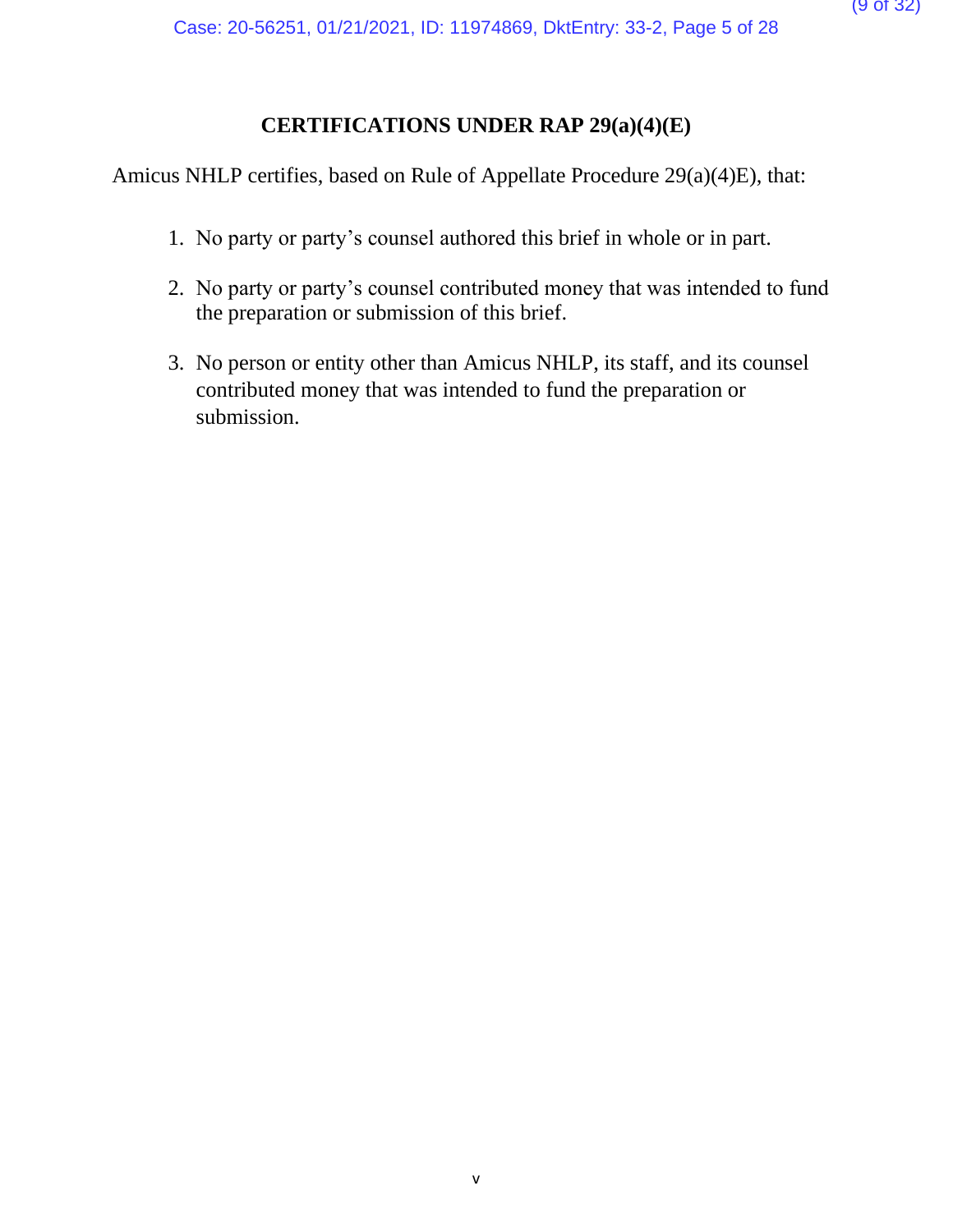### **I. IDENTITY AND INTEREST OF AMICUS CURIAE**

The National Housing Law Project (NHLP) is a nonprofit organization that advances housing justice for poor people and communities, predominantly through technical assistance and training to legal aid attorneys and through co-counseling on important litigation. NHLP works with organizers and other advocacy and service organizations to strengthen and enforce tenants' rights, increase housing opportunities for underserved communities, and preserve and expand the nation's supply of safe and affordable homes.

NHLP coordinates the Housing Justice Network, a collection of more than 1,600 legal services attorneys, advocates, and organizers from around the country. The network has actively shared resources and collaborated on significant housing law issues for over 40 years, including through a dynamic listserv, working groups, and a periodic national conference. The procedural due process rights of tenants facing eviction from rental housing is a fundamental concern of NHLP and of the HJN network, and a fixture in professional discussions and training workshops.

In addition to various other publications and training materials, since 1981 NHLP has published *HUD Housing Programs: Tenants' Rights.* Commonly known as the "Greenbook," this volume—now on its fifth edition and regularly supplemented between editions—is known as the seminal authority on HUD tenants and program participants' rights by tenant advocates and other housing

1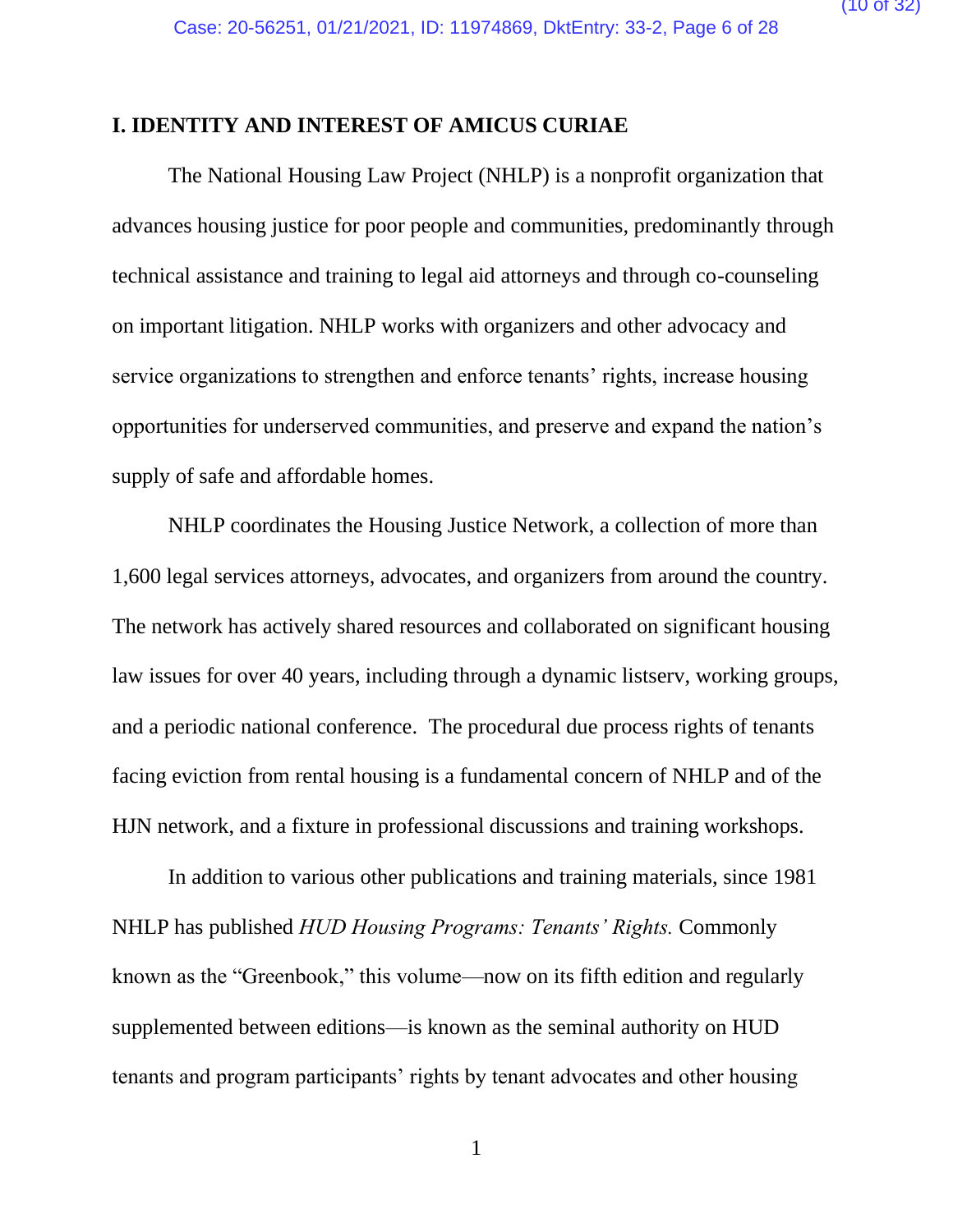professionals throughout the country. The procedural rights and protections due to tenants facing eviction are a central focus of the Greenbook, as well as the Housing Justice Network and its member advocates.

NHLP plays a key role in California as an IOLTA-funded support center, providing technical assistance to attorneys at legal services organizations throughout the state.

Since the arrival of Covid-19, NHLP has been a leader in the fight against pandemic-related evictions, including by seeking imposition of state and federal eviction restrictions and funding for rental assistance, creating resources to help enforce tenant protections, and providing training to a broad constellation of stakeholders.

This brief is submitted pursuant to leave requested by accompanying motion.

## **II. SUMMARY OF ARGUMENT**

While the Covid-19 pandemic has taken over 394,400 lives in the United States<sup>1</sup> and over 32,960 in California,<sup>2</sup> the related economic disruption has left millions of renters behind in rent and fearing eviction. An estimated 16.9 million California households (more than half the state's 29.9 million households) have

<sup>&</sup>lt;sup>1</sup> See Centers for Diseases Control & Prevention, CDC Covid Data Tracker, [https://covid.cdc.gov/covid-data-tracker/#cases\\_casesper100klast7days,](https://covid.cdc.gov/covid-data-tracker/#cases_casesper100klast7days) last visit Jan. 19, 2021

<sup>2</sup> *See* CDC Covid Data Tracker, *supra* note 1.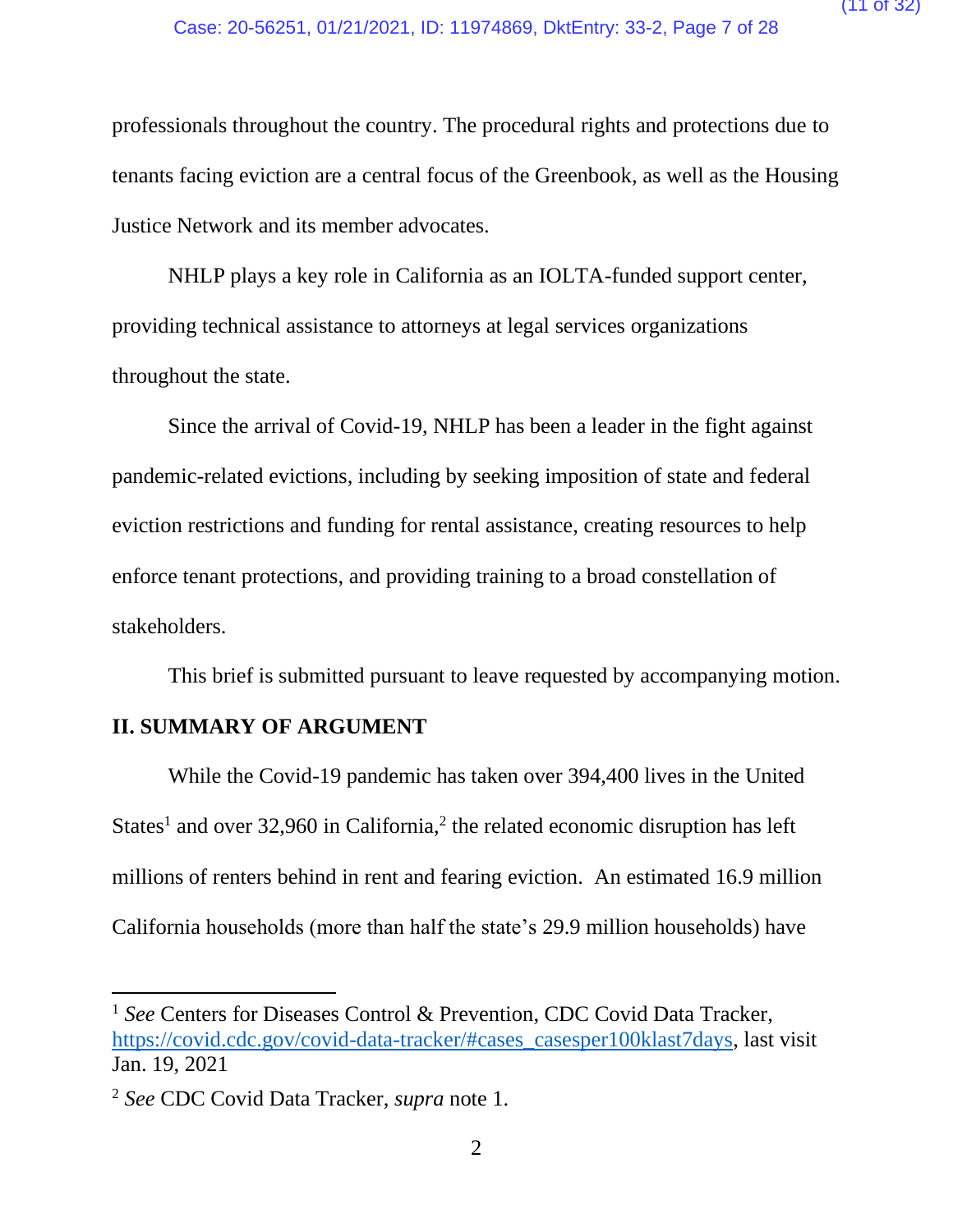lost employment income since March  $13<sup>3</sup>$  Over 1.9 million are behind in rent,<sup>4</sup> with more than 1 million expecting (between Dec. 9-21) to face eviction within two months.<sup>5</sup>

Evictions on such a large scale would mean devastating consequences not only for those tenants but also their employers, schools, and communities. During a pandemic, when social distancing and vigilant hygiene are imperative, such a wave of evictions would be ruinous. Los Angeles Ordinance No. 186585, which temporarily restricts certain residential evictions during the local emergency period, is a direct and practical response to this threat; the district court properly denied Appellant's motion to preliminarily enjoin it.

Importantly, Ordinance No. 186585 does not require struggling tenants to submit sworn declarations, pay partial rent, or meet complicated criteria to avoid eviction. Appellants argue the omission of such provisions unreasonably interferes with landlords' contract rights. But rent requirements and procedural burdens would deter households from invoking the protection, force tenants to defend against eviction in circumstances that stress the ability of courts to reliably afford

<sup>3</sup> U.S. Census Bureau, Week 21 Household Pulse Survey (Jan. 6, 2021), Employment Table 1; all tables at: <https://www.census.gov/data/tables/2020/demo/hhp/hhp21.html>

<sup>4</sup> Week 21 Household Pulse Survey, Housing Table 1b.

<sup>5</sup> Week 21 Household Pulse Survey, Housing Table 3b.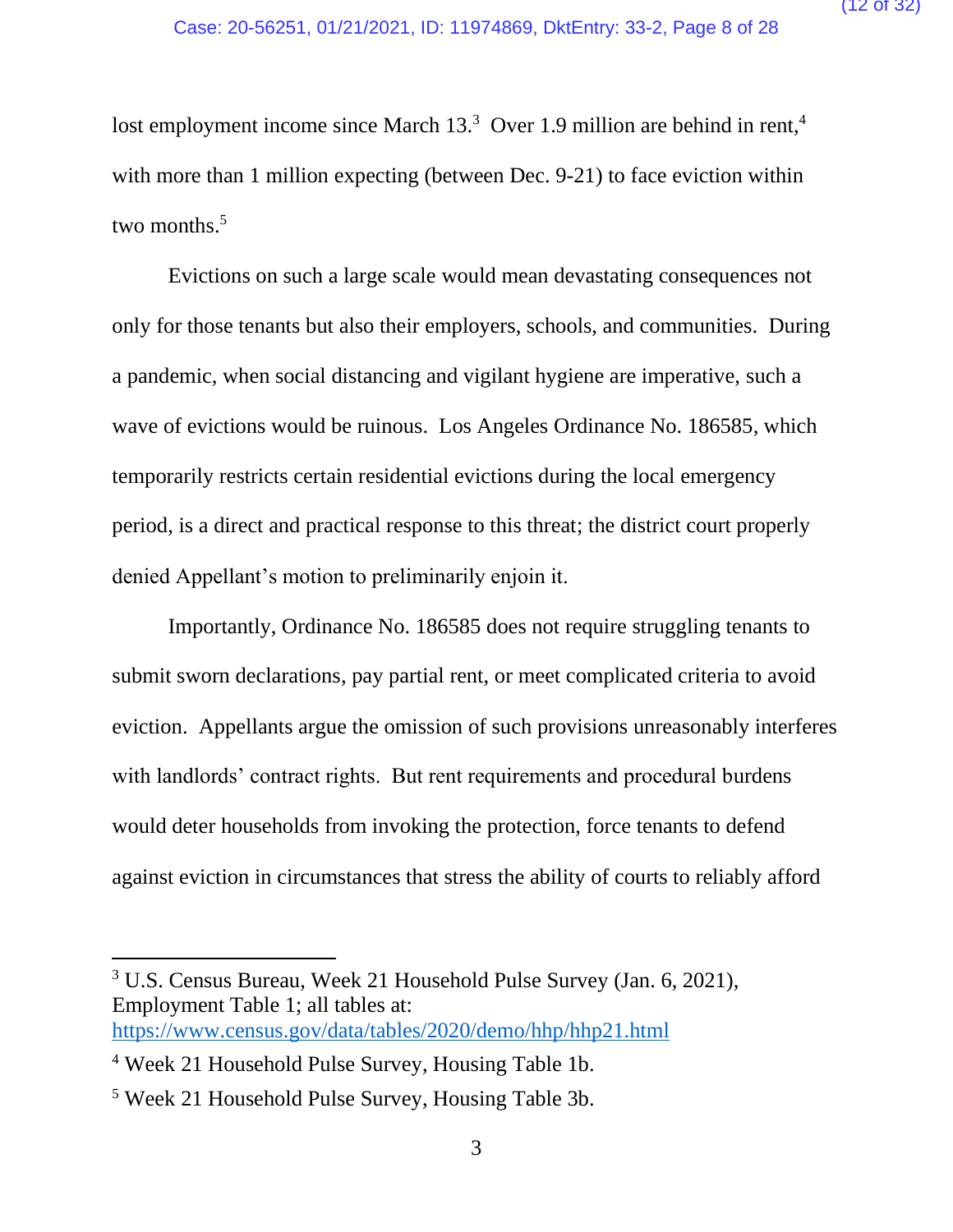procedural due process, and simply leave other tenants behind. A simple eviction moratorium free of such obstacles and impediments is critical to preventing displacements, and thereby protecting the public health broadly throughout L.A. and beyond.

## **III. ARGUMENT**

Los Angeles Ordinance No. 186585 is a practical and rational measure to assure tenants will not be evicted for financial causes, minor lease violations, or without fault during a public health emergency, particularly when full and fair access to the judicial system cannot be consistently assured.

# **A. Los Angeles has a compelling interest in preventing mass evictions.**

Of the many economic threats from the Covid-19 pandemic, perhaps none would be more devastating than widespread evictions. A single eviction can inflict serious and long-term consequences on a family—not only loss of their home but also disrupting employment and child care arrangements, impacting children's education, threatening or resulting in family separation, causing toxic stress and

4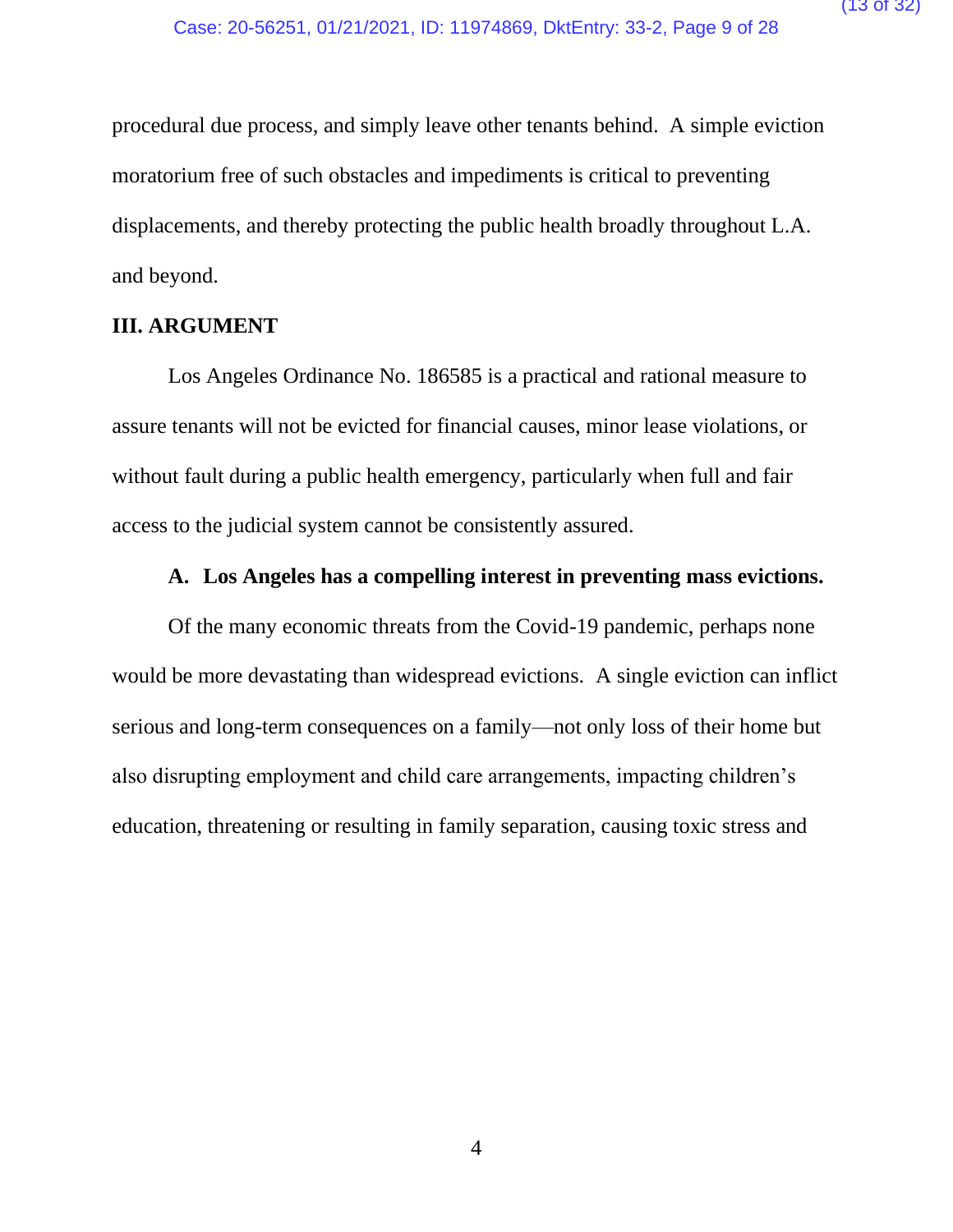other health effects, and often resulting in prolonged housing insecurity.<sup>6</sup> These consequences then radiate further harms into the surrounding communities.<sup>7</sup>

In a typical year, approximately 900,000 of the roughly 43 million U.S. renter-occupied households experience judicial eviction.<sup>8</sup> But the pandemic could produce evictions on an incomprehensible scale. An Aspen Institute study last summer predicted the U.S. could ultimately see between 19-23 million evictions in 2020.<sup>9</sup> The U.S. Census Bureau reported on January 6, 2021, that almost 8 million tenants had no confidence in being able to make their next rent payment, with another 9.7 million having only "slight confidence."<sup>10</sup>

In California, over 1.3 million renter households had no confidence in being able to pay their January rent, with over 1.7 million others having just slight

<sup>7</sup> See Rilwan Babajide et al., Effects of Eviction on Individuals and Communities in Middlesex County" (May 12, 2016),

[https://www.pschousing.org/sites/default/files/2016\\_EvictionStudyFinalDraft.pdf](https://www.pschousing.org/sites/default/files/2016_EvictionStudyFinalDraft.pdf)

<sup>6</sup> See Dyvonne Body et al., "A Glimpse into the Eviction Crisis: Why Housing Stability Deserves Greater Attention," Aspen Institute (July 24, 2019), [https://www.aspeninstitute.org/blog-posts/a-glimpse-into-the-eviction-crisis-why](https://www.aspeninstitute.org/blog-posts/a-glimpse-into-the-eviction-crisis-why-housing-stability-deserves-greater-attention/)[housing-stability-deserves-greater-attention/](https://www.aspeninstitute.org/blog-posts/a-glimpse-into-the-eviction-crisis-why-housing-stability-deserves-greater-attention/)

<sup>8</sup> See Eviction Lab, "National Estimates: Eviction in America" (May 11, 2018), <https://evictionlab.org/national-estimates/>

<sup>9</sup> See Katherine Lucas Mckay, Zach Neumann & Sam Gilman, "20 Million Renters Are at Risk of Eviction; Policymakers Must Act Now to Mitigate Widespread Hardship," The Aspen Institute (Jun. 19, 2020) (predicting 19-23 million U.S. evictions by Sept. 30, 2020), [https://www.aspeninstitute.org/blog](https://www.aspeninstitute.org/blog-posts/20-million-renters-are-at-risk-of-eviction/)[posts/20-million-renters-are-at-risk-of-eviction/](https://www.aspeninstitute.org/blog-posts/20-million-renters-are-at-risk-of-eviction/)

<sup>10</sup> *See* Week 21 Household Pulse Survey, Housing Table 2b.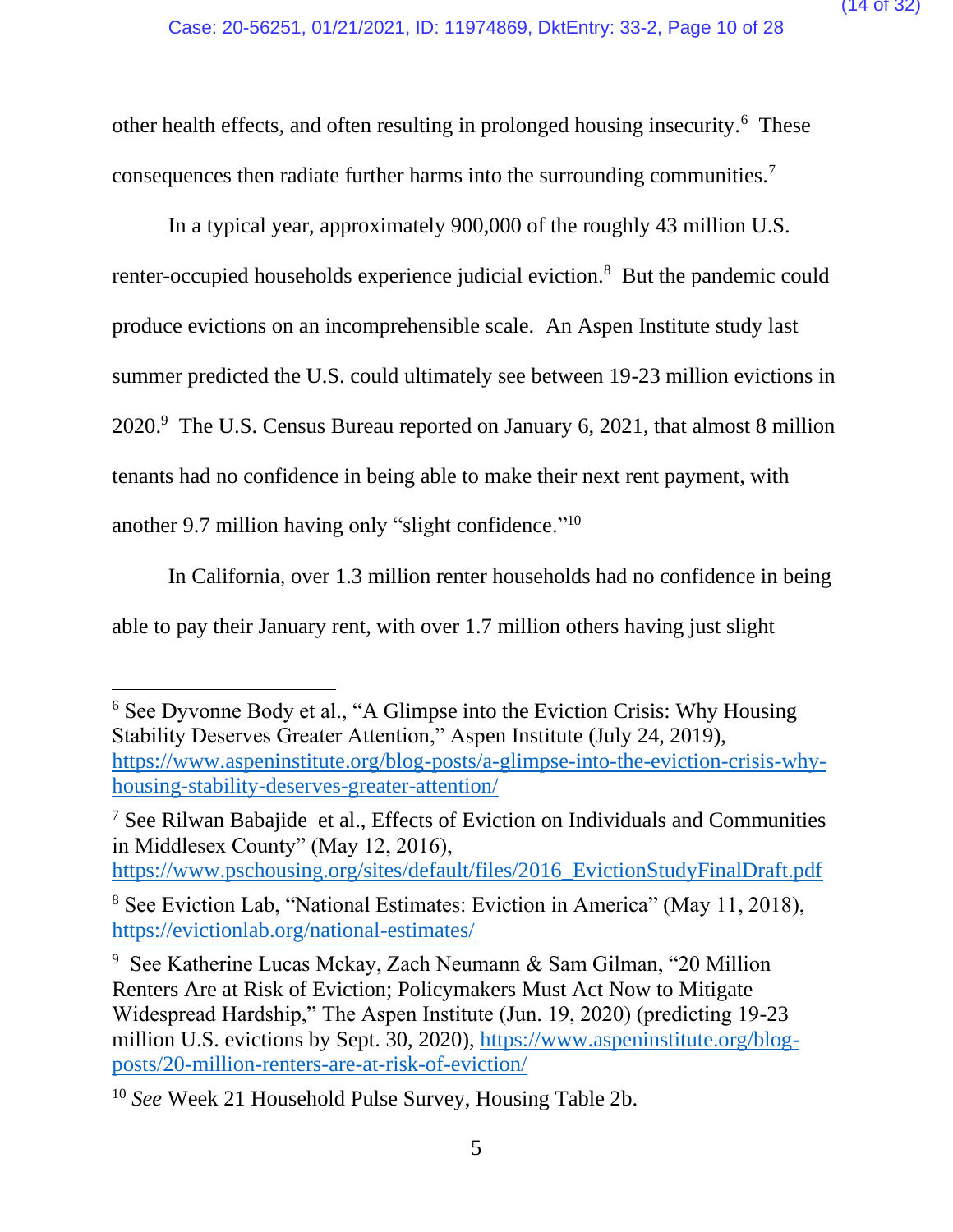confidence.<sup>11</sup> These alarming numbers mean California, like the rest of the U.S., would be experiencing an eviction crisis almost beyond description if not for the various moratoria now in place. The global consulting firm Stout estimates from 707,000 to nearly 1.5 million California renter households are at risk of eviction for nonpayment of rent. <sup>12</sup> According to Eviction Lab, about 77,400 evictions take place in California in a typical year;<sup>13</sup> the pandemic eviction wave threatens ten or twenty times as many evictions in just a matter of weeks.<sup>14</sup>

Evictions on such a grand scale could destabilize entire neighborhoods and communities: from high absenteeism and declining test scores that threaten school

<sup>12</sup> Stout Risius Ross, LLC, Estimation of Households Experiencing Rental Shortfall and Potentially Facing Eviction, California Figures, [https://app.powerbi.com/view?r=eyJrIjoiNzRhYjg2NzAtMGE1MC00NmNjLTllO](https://app.powerbi.com/view?r=eyJrIjoiNzRhYjg2NzAtMGE1MC00NmNjLTllOTMtYjM2NjFmOTA4ZjMyIiwidCI6Ijc5MGJmNjk2LTE3NDYtNGE4OS1hZjI0LTc4ZGE5Y2RhZGE2MSIsImMiOjN9) [TMtYjM2NjFmOTA4ZjMyIiwidCI6Ijc5MGJmNjk2LTE3NDYtNGE4OS1hZjI0L](https://app.powerbi.com/view?r=eyJrIjoiNzRhYjg2NzAtMGE1MC00NmNjLTllOTMtYjM2NjFmOTA4ZjMyIiwidCI6Ijc5MGJmNjk2LTE3NDYtNGE4OS1hZjI0LTc4ZGE5Y2RhZGE2MSIsImMiOjN9) [Tc4ZGE5Y2RhZGE2MSIsImMiOjN9,](https://app.powerbi.com/view?r=eyJrIjoiNzRhYjg2NzAtMGE1MC00NmNjLTllOTMtYjM2NjFmOTA4ZjMyIiwidCI6Ijc5MGJmNjk2LTE3NDYtNGE4OS1hZjI0LTc4ZGE5Y2RhZGE2MSIsImMiOjN9) last visited Oct. 6, 2020

<sup>13</sup> *See* Eviction Lab, California spreadsheet, [https://evictionlab.org/map/#/2016?geography=states&bounds=-138.158,25.541,-](https://evictionlab.org/map/#/2016?geography=states&bounds=-138.158,25.541,-98.707,45.225&type=efr&locations=06,-117.899,35.497) [98.707,45.225&type=efr&locations=06,-117.899,35.497](https://evictionlab.org/map/#/2016?geography=states&bounds=-138.158,25.541,-98.707,45.225&type=efr&locations=06,-117.899,35.497)

<sup>11</sup> *See* Week 21 Household Pulse Survey, Housing Table 2b.

<sup>&</sup>lt;sup>14</sup> See Katherine Lucas Mckay, Zach Neumann & Sam Gilman, "20 Million Renters Are at Risk of Eviction; Policymakers Must Act Now to Mitigate Widespread Hardship," The Aspen Institute (Jun. 19, 2020) (predicting 19-23 million U.S. evictions by Sept. 30, 2020), [https://www.aspeninstitute.org/blog](https://www.aspeninstitute.org/blog-posts/20-million-renters-are-at-risk-of-eviction/)[posts/20-million-renters-are-at-risk-of-eviction/](https://www.aspeninstitute.org/blog-posts/20-million-renters-are-at-risk-of-eviction/)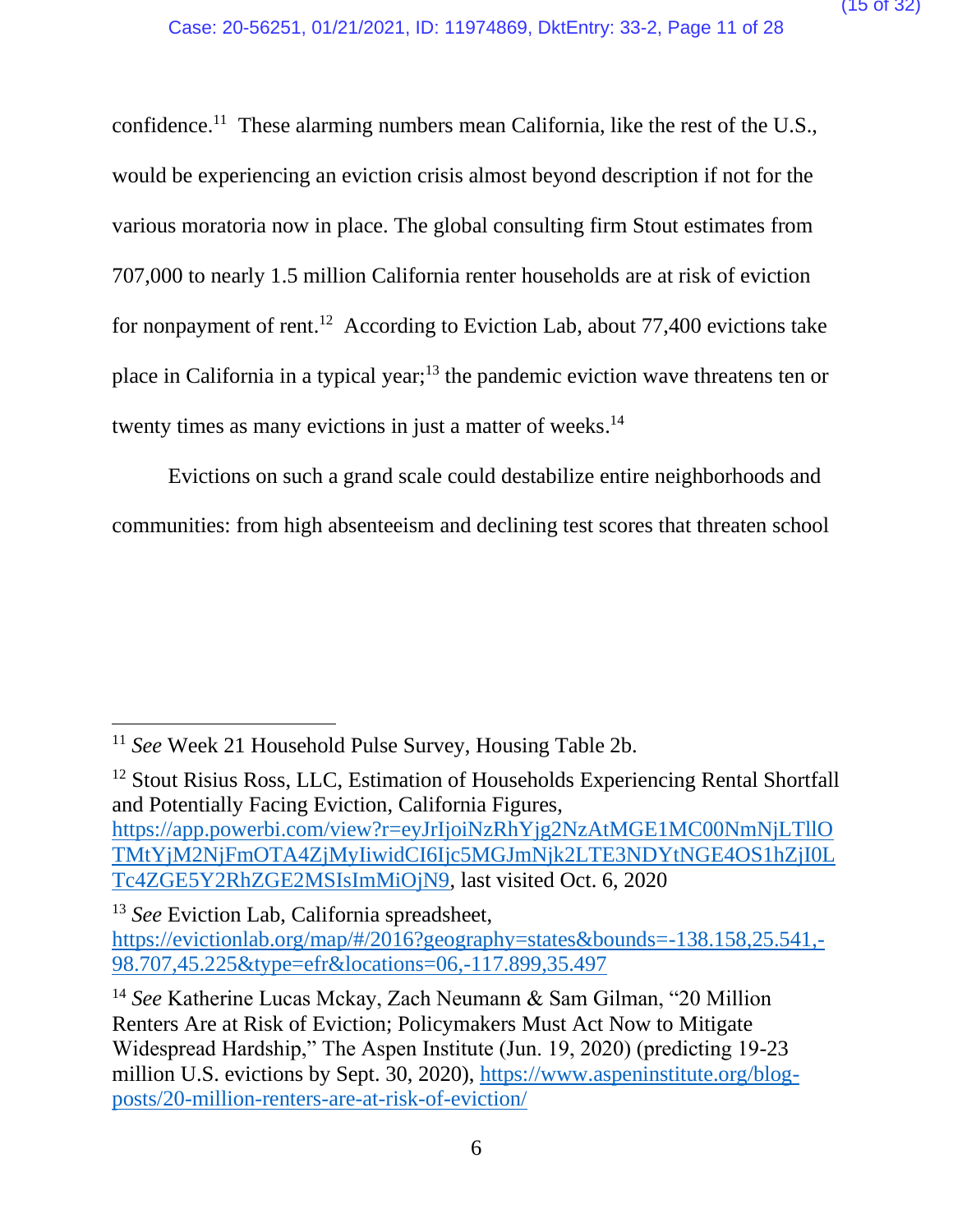accreditation<sup>15</sup> to reduced employee performance and turnover in workplaces<sup>16</sup> to a marked increase emergency room use.<sup>17</sup> High concentrations of housing loss during the Great Recession were shown to inflict community harms including "declining property values and physical deterioration; crime, social disorder, and population turnover; and local government fiscal stress and deterioration of services."<sup>18</sup> There is little reason to expect milder results from Covid-related evictions; on the contrary, the size and speed of the present crisis portends even harsher impacts. While nearly 7.8 million U.S. homeowners lost their homes to

<sup>15</sup> *See* Kathryn Howell, "Eviction and Educational Instability in Richmond, Virginia," p. 4 on-line at: [https://cura.vcu.edu/media/cura/pdfs/cura](https://cura.vcu.edu/media/cura/pdfs/cura-documents/EvictionandEducationalInstabilityinRichmond.pdf)[documents/EvictionandEducationalInstabilityinRichmond.pdf;](https://cura.vcu.edu/media/cura/pdfs/cura-documents/EvictionandEducationalInstabilityinRichmond.pdf)

<sup>&</sup>lt;sup>16</sup> Matthew Desmond and Carl Gershenson, "Housing and Employment Insecurity among the Working Poor," Social Problems at 14 (Jan. 11, 2016), on-line at: [https://scholar.harvard.edu/files/mdesmond/files/desmondgershenson.sp2016.pdf?](https://scholar.harvard.edu/files/mdesmond/files/desmondgershenson.sp2016.pdf?m=1452638824) [m=1452638824;](https://scholar.harvard.edu/files/mdesmond/files/desmondgershenson.sp2016.pdf?m=1452638824)

<sup>&</sup>lt;sup>17</sup> Robert Collinson and Davin Reed, "The Effects of Evictions on Low-Income Households," at 25-26 (Dec. 2018).

<sup>&</sup>lt;sup>18</sup> G. Thomas Kingsley, Robin Smith, and David Price, "The Impacts of Foreclosures on Families and Communities," Urban Institute, p. 13 (May 2009), on-line at: [https://www.urban.org/sites/default/files/publication/30426/411909-](https://www.urban.org/sites/default/files/publication/30426/411909-The-Impacts-of-Foreclosures-on-Families-and-Communities.PDF) [The-Impacts-of-Foreclosures-on-Families-and-Communities.PDF;](https://www.urban.org/sites/default/files/publication/30426/411909-The-Impacts-of-Foreclosures-on-Families-and-Communities.PDF) see also Ingrid Gould Ellen, Ph.D., and Johanna Lacoe, "The Impact of Foreclosures on Neighborhood Crime," p. 6 (Feb. 2015) (concentrated housing loss "increases crime (especially violent and public order crime) in the micro-neighborhoods immediately surrounding the property[.]"), on-line at: <https://www.ncjrs.gov/pdffiles1/nij/grants/248653.pdf>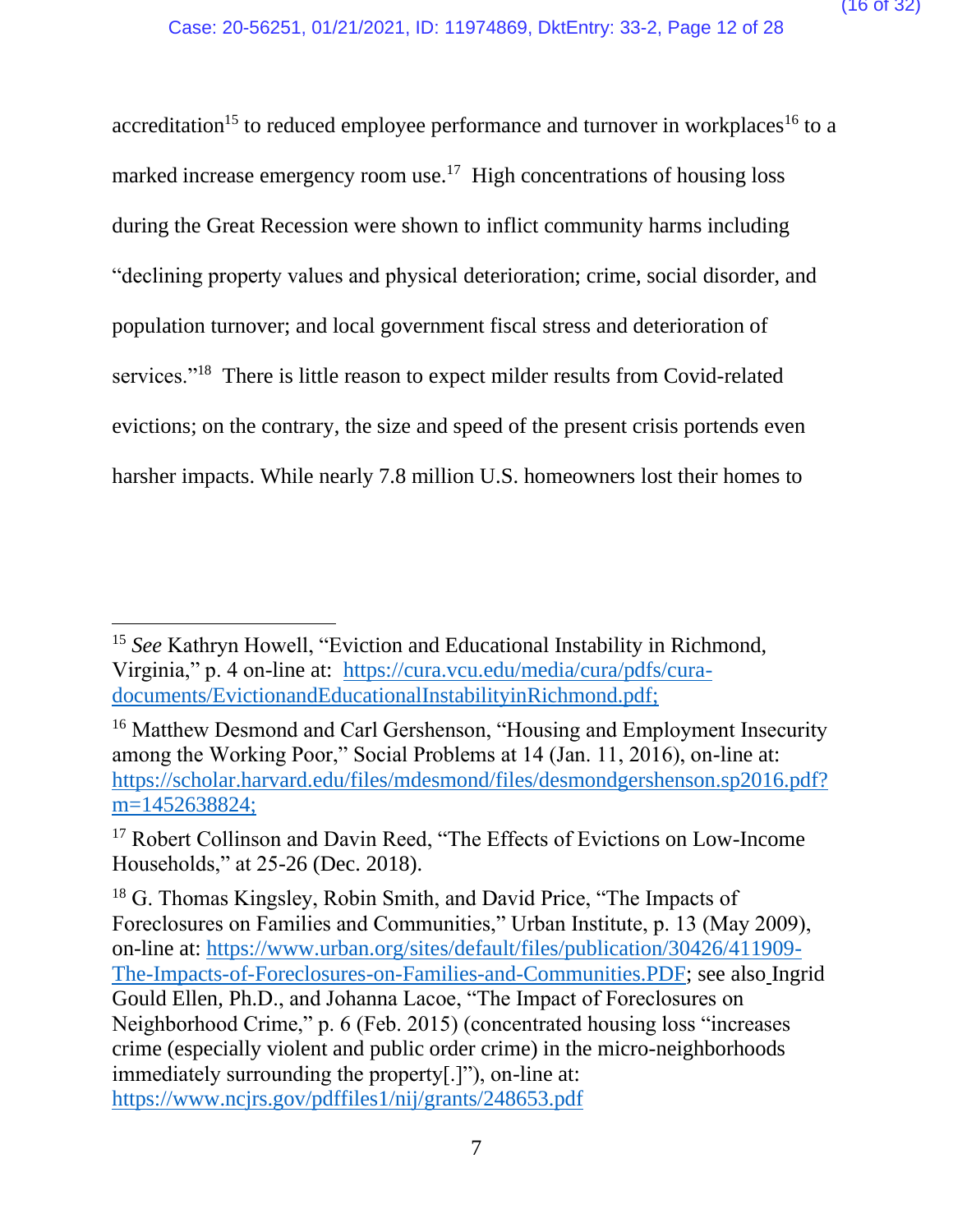foreclosure between  $2007-2016$ ,<sup>19</sup> mass evictions could displace up to three times as many households within a matter of weeks. Schools, businesses, and other community organizations could not realistically weather such enormous, sudden displacement of their students, workers, customers, or members.

A sudden surge of mass evictions would also significantly increase local homelessness. A UCLA study predicted evictions could make about 120,000 families—including 184,000 children—homeless in L.A. County.<sup>20</sup> An increase even a fraction of that size would instantly multiply the area homeless population, counted at  $66,436$  persons (in greater Los Angeles) in January  $2020.^{21}$  With even pre-pandemic homeless numbers already outstripping available shelter resources,<sup>22</sup> considerable numbers of California's homeless persons have resorted to living

<sup>19</sup> See Corelogic, "United States Residential Foreclosure Crisis: Ten Years Later," p. 3 (Mar. 2017), [https://www.corelogic.com/research/foreclosure-report/national](https://www.corelogic.com/research/foreclosure-report/national-foreclosure-report-10-year.pdf)[foreclosure-report-10-year.pdf](https://www.corelogic.com/research/foreclosure-report/national-foreclosure-report-10-year.pdf)

<sup>20</sup> See Gary Blasi, "UD Day: Impending Evictions and Homelessness in Los Angeles," Luskin Center on Inequality and Democracy, pp. 18-20 (May 28, 2020), <https://escholarship.org/uc/item/2gz6c8cv>

<sup>21</sup> See Los Angeles Homeless Services Authority, 2020 Greater Los Angeles Homeless Count Results (June 2020), [https://www.lahsa.org/news?article=726-](https://www.lahsa.org/news?article=726-2020-greater-los-angeles-homeless-count-results&ref=hc) [2020-greater-los-angeles-homeless-count-results&ref=hc](https://www.lahsa.org/news?article=726-2020-greater-los-angeles-homeless-count-results&ref=hc)

<sup>22</sup> See Los Angeles Homeless Services Authority, 2020 Housing Inventory Count, [https://www.lahsa.org/documents?id=4659-2020-housing-inventory](https://www.lahsa.org/documents?id=4659-2020-housing-inventory-count.xlsx&ref=hc)[count.xlsx&ref=hc](https://www.lahsa.org/documents?id=4659-2020-housing-inventory-count.xlsx&ref=hc)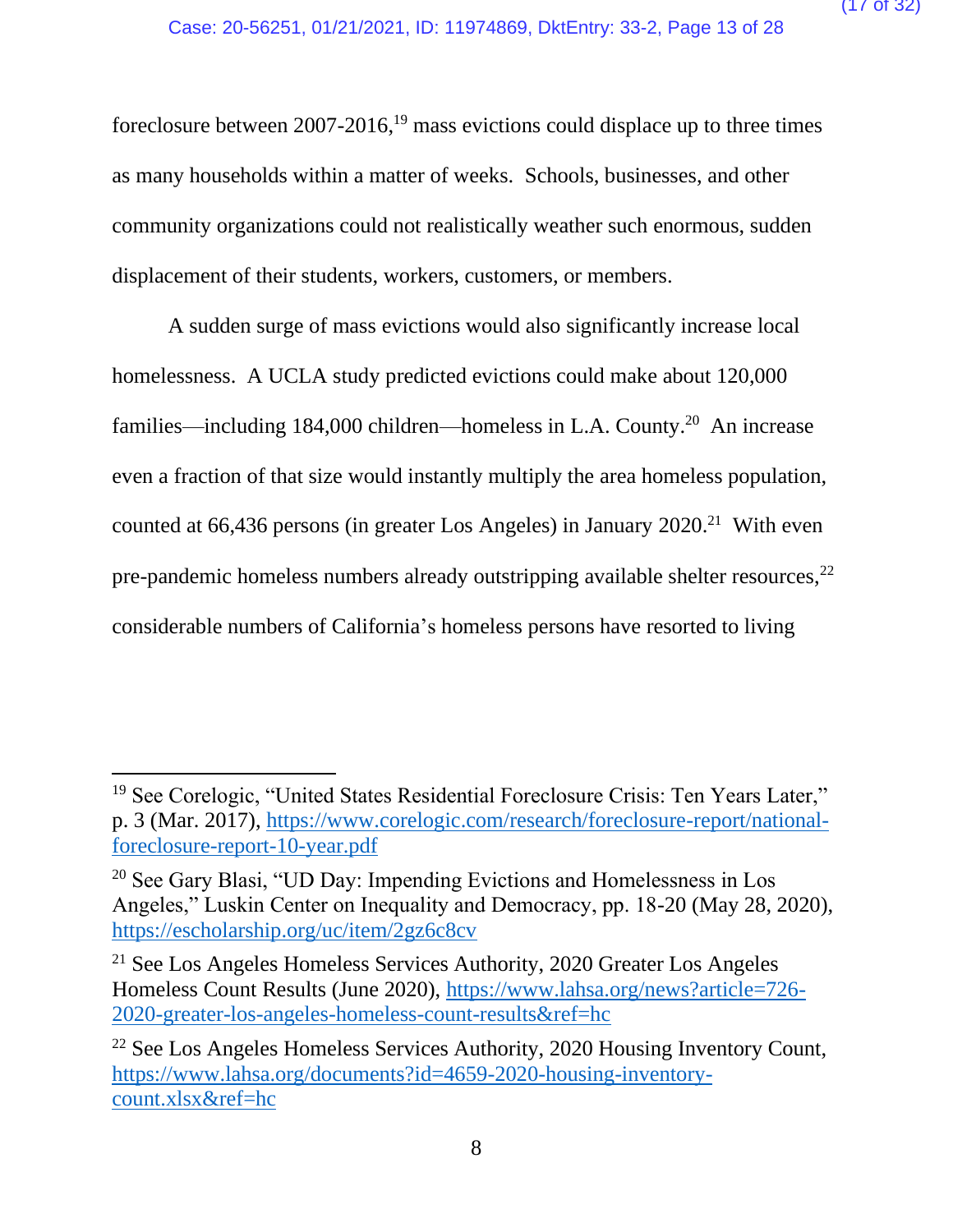informal encampments.<sup>23</sup> Many such encampments have over 100 residents and have been in place for at least one year, with over one-fourth existing longer than six years.<sup>24</sup> As the CDC recently warned, encampment settings present "inadequate" access to hygiene, sanitation facilities, health care, and therapeutics. The latter factors contribute to the further spread of Covid-19." 85 Fed. Reg. at 55292, 55295 (Sept. 4, 2020).

Indeed, residential evictions increase the transmission of Covid-19 in many different ways, including by forcing displaced tenants to double-up with extended family, float between multiple sources of emergency shelter, or live in vehicles or outdoors. *See* 85 Fed. Reg. at 55294-96. This is why "[i]n the context of a pandemic, eviction moratoria—like quarantine, isolation, and social distancing can be an effective public health measure utilized to prevent the spread of communicable disease." 85 Fed. Reg. at 55294.

Recent research has confirmed that "evictions have a measurable impact on the spread of COVID-19, and . . . that policies to prevent evictions are an important component of epidemic control."<sup>25</sup> One study compared 26 states that lifted their

<sup>&</sup>lt;sup>23</sup> National Law Center on Homelessness & Poverty, "Tent City USA," 19-21, 24 (Oct. 2018), [https://nlchp.org/wp](https://nlchp.org/wp-content/uploads/2018/10/Tent_City_USA_2017.pdf)[content/uploads/2018/10/Tent\\_City\\_USA\\_2017.pdf](https://nlchp.org/wp-content/uploads/2018/10/Tent_City_USA_2017.pdf)

<sup>24</sup> *Id*. at 21.

<sup>25</sup> Justin Sheen et al., Covid-19 Eviction Simulations,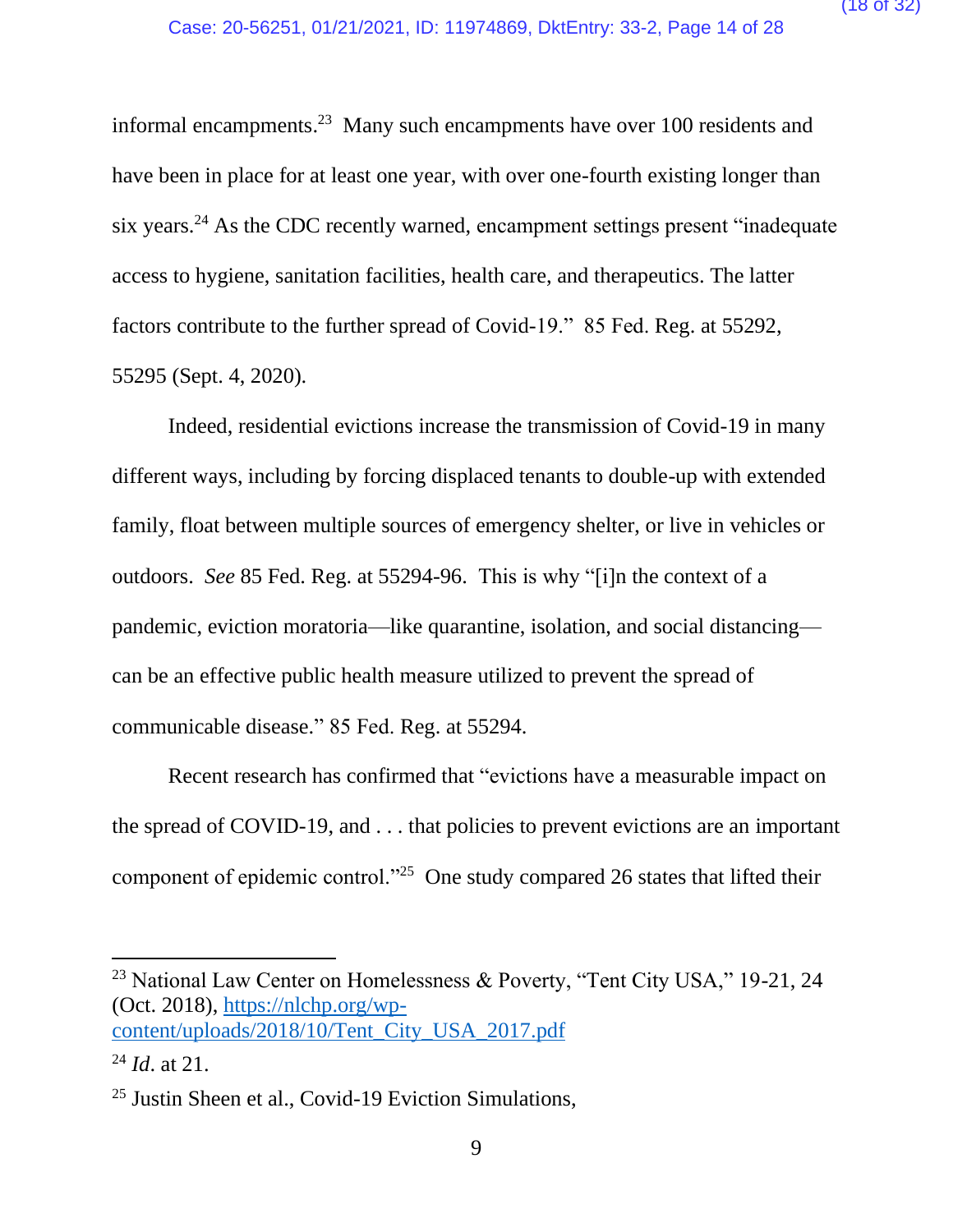local eviction moratoria to another 18 that did not; after controlling for mask orders, stay-at-home orders, school closures, testing rates, and other factors, the researchers found lifting eviction moratoria was associated with a 1.5-times higher incidence of Covid-19 after eighteen weeks.<sup>26</sup> The same study found lifting eviction moratoria was associated with higher Covid-19 mortality rates as well: 1.4 times higher after seven weeks, and 2.1 times higher after eighteen weeks.<sup>27</sup>

## **B. Superficially modest limitations and procedural requirements can significantly reduce the efficacy of an eviction moratorium and thereby lessen its impact in protecting the public health.**

Since the Covid-19 pandemic first reached the U.S., state, local, and federal governments have established eviction moratoria that have varied extensively in types of tenancies covered, types of cases restricted, specific eviction procedures affected, conditions or requirements to receive protection, clarity of terms, and means of enforcement.<sup>28</sup> Those differences have led to significant variation in the efficacy and outcomes for these moratoria. For example, Minnesota, which has had a statewide eviction moratorium that Eviction Lab rates as the most-protective

[https://github.com/alsnhll/COVID19EvictionSimulations,](https://github.com/alsnhll/COVID19EvictionSimulations) last visited Oct. 22, 2020 <sup>26</sup> *See* Kathryn M. Leifheit et al., Expiring Eviction Moratoriums and COVID-19 Incidence and Mortality (Nov. 30, 2020), [https://papers.ssrn.com/sol3/papers.cfm?abstract\\_id=3739576](https://papers.ssrn.com/sol3/papers.cfm?abstract_id=3739576) <sup>27</sup> *Id*.

<sup>28</sup> *See* Eviction Lab, Covid-19 Housing Policy Scorecard, <https://evictionlab.org/covid-policy-scorecard/>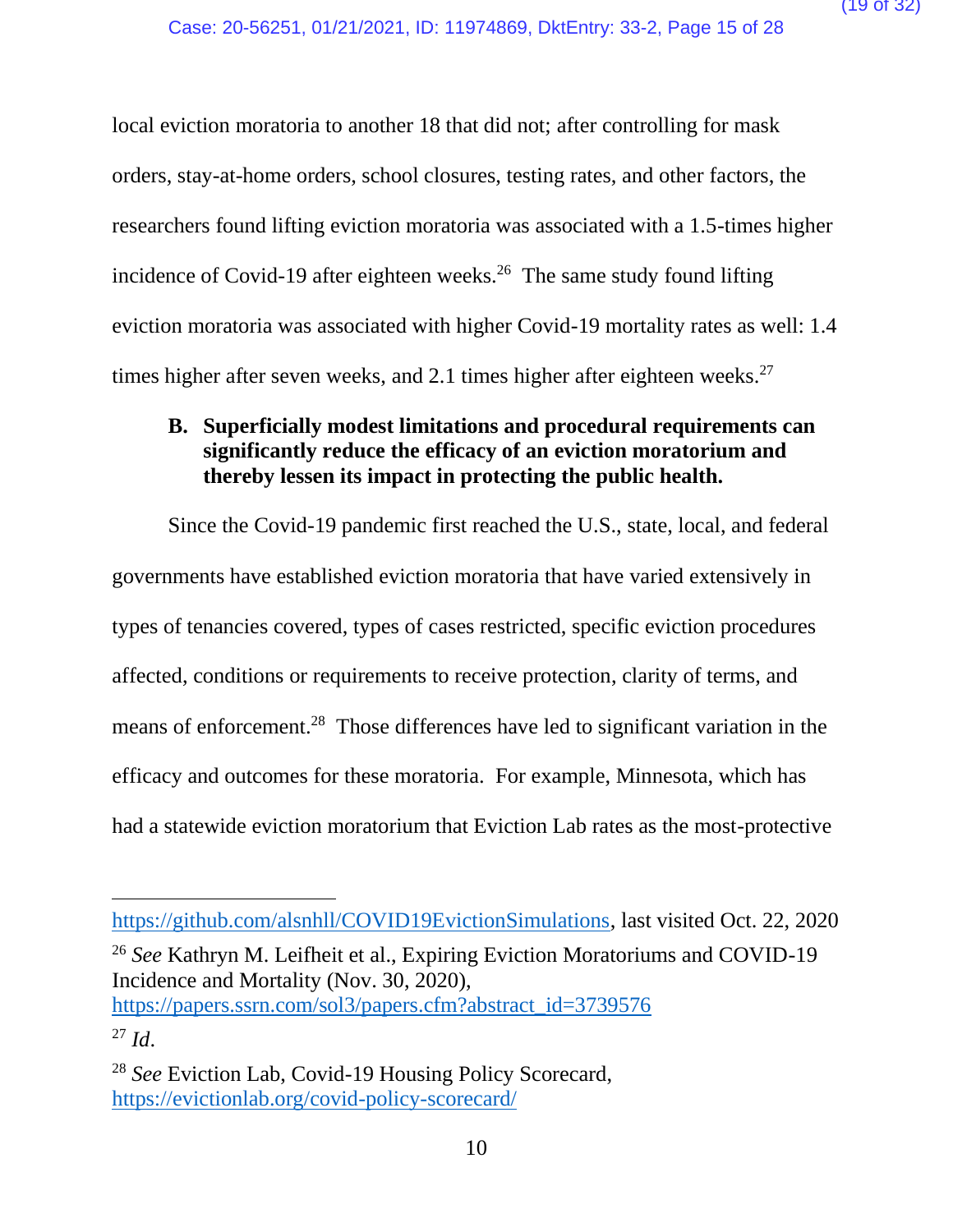in the U.S.,<sup>29</sup> has seen fewer than 1,000 evictions since March 15, 2020.<sup>30</sup> In that same time period, Connecticut, with a less-protective state moratorium, has had over 2,500 evictions despite a significantly smaller renter population.<sup>31</sup>

At the federal level, the CARES Act imposed an eviction moratorium from March 27 and July 24, 2020. *See* 15 U.S.C. § 9058. That moratorium prevented new eviction lawsuits from being filed, but did not affect cases already pending at the time of enactment. See 15 U.S.C. § 9058(b). The moratorium also applied only to properties either having federal financing or participating in certain federal programs. See *Id*. Tenants often did not know and could not easily find out whether they were covered, for which reason many (but not all) states adopted court rules requiring landlords to disclose coverage or plead non-coverage before filing eviction lawsuits. 32

<sup>29</sup> *See Id.; see* Minnesota Executive Order 20-79 (July 14, 2020).

<sup>30</sup> *See* Eviction Lab, Eviction Tracking System, [https://evictionlab.org/eviction](https://evictionlab.org/eviction-tracking/)[tracking/,](https://evictionlab.org/eviction-tracking/) last visited Jan. 13, 2021.

<sup>31</sup> *See Id.*

<sup>32</sup> These states were Arkansas, Georgia, Idaho, Iowa, Illinois, Michigan, New Jersey, Pennsylvania, South Carolina, Texas, and Vermont. For links to specific orders visit: [https://www.nhlp.org/campaign/protecting-renter-and-homeowner](https://www.nhlp.org/campaign/protecting-renter-and-homeowner-rights-during-our-national-health-crisis-2/)[rights-during-our-national-health-crisis-2/](https://www.nhlp.org/campaign/protecting-renter-and-homeowner-rights-during-our-national-health-crisis-2/)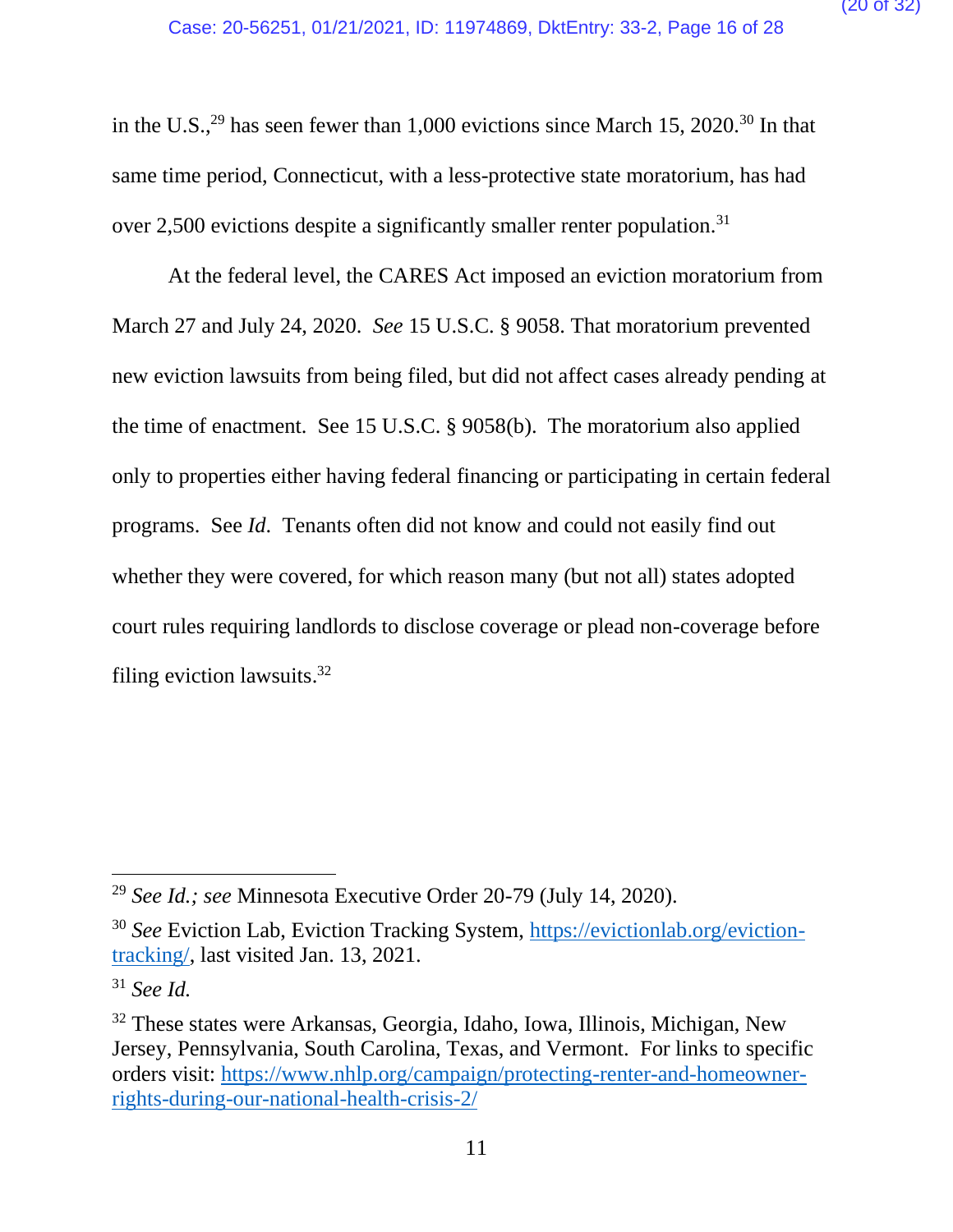For these and other reasons, significant numbers of evictions still occurred while the CARES Act moratorium was in effect.<sup>33</sup> Many of those evicted were tenants whom the CARES Act should have protected, but who did not know they were covered or did not have legal representation to effectively assert protection.<sup>34</sup> Those evictions likely contributed to the spread of Covid-19, as well as inflicting the other usual community harms associated with eviction.

Currently, a public health order from the Centers for Disease Control and Prevention restricts evictions for nonpayment of rent against "covered tenants." *See* 85 Fed. Reg. at 55296. Like the CARES Act moratorium, however, only some tenants qualify; tenants must sign a sworn declaration making five key averments (such as meeting an income limit, having had a substantial loss of household income or extraordinary medical expenses, and being likely to become homeless or forced to live in "close quarters" if evicted). *See* 85 Fed. Reg. at 55297. Evictions

<sup>33</sup> *See, e.g.,* Jeff Ernsthausen et al., "Despite Federal Ban, Landlords Are Still Moving to Evict People During the Pandemic," Pro Publica (Apr. 16, 2020), [https://www.propublica.org/article/despite-federal-ban-landlords-are-still-moving](https://www.propublica.org/article/despite-federal-ban-landlords-are-still-moving-to-evict-people-during-the-pandemic)[to-evict-people-during-the-pandemic](https://www.propublica.org/article/despite-federal-ban-landlords-are-still-moving-to-evict-people-during-the-pandemic)

<sup>34</sup> *See, e.g.,* Annie Nova, "How the CARES Act failed to protect tenants from eviction," CNBC.com (Aug. 29, 2020), [https://www.cnbc.com/2020/08/29/how](https://www.cnbc.com/2020/08/29/how-the-cares-act-failed-to-protect-tenants-from-eviction.html#:~:text=The%20%242%20trillion%20CARES%20Act,Fannie%20Mae%20and%20Freddie%20Mac)[the-cares-act-failed-to-protect-tenants-from](https://www.cnbc.com/2020/08/29/how-the-cares-act-failed-to-protect-tenants-from-eviction.html#:~:text=The%20%242%20trillion%20CARES%20Act,Fannie%20Mae%20and%20Freddie%20Mac)[eviction.html#:~:text=The%20%242%20trillion%20CARES%20Act,Fannie%20M](https://www.cnbc.com/2020/08/29/how-the-cares-act-failed-to-protect-tenants-from-eviction.html#:~:text=The%20%242%20trillion%20CARES%20Act,Fannie%20Mae%20and%20Freddie%20Mac) [ae%20and%20Freddie%20Mac.](https://www.cnbc.com/2020/08/29/how-the-cares-act-failed-to-protect-tenants-from-eviction.html#:~:text=The%20%242%20trillion%20CARES%20Act,Fannie%20Mae%20and%20Freddie%20Mac); Rebecca Burns, "Landlords Illegally Evicting Tenants, Despite Federal Restrictions," The American Prospect (Apr. 23, 2020), <https://prospect.org/coronavirus/landlords-illegal-evictions-tenants-cares-act/>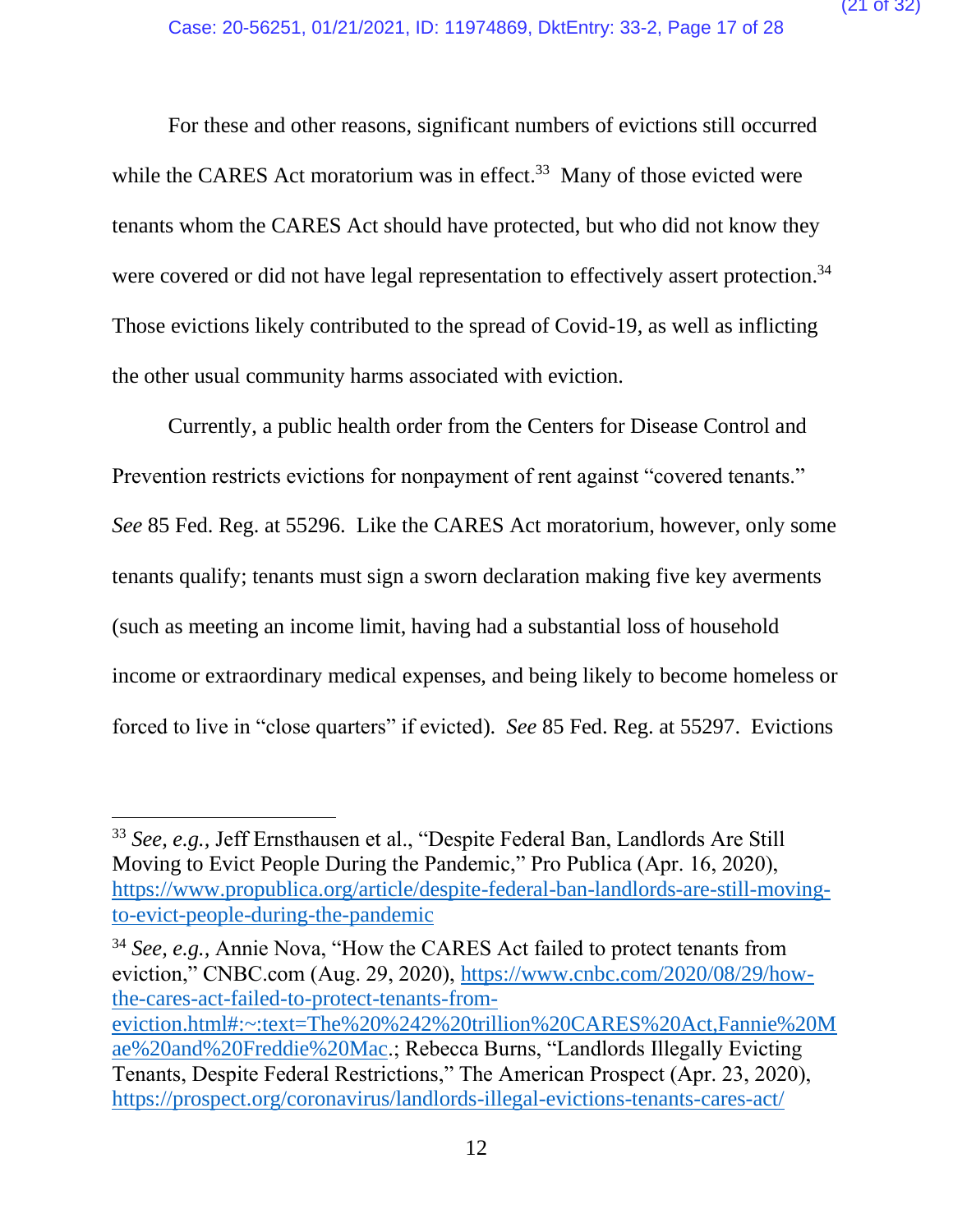for certain reasons other than non-payment of rent are still allowed. *See* 85 Fed. Reg. at 55294. Pending eviction lawsuits are covered, but an accompanying CDC guidance document suggests its order does not prevent landlords from filing new eviction cases, either to contest a tenant's coverage or to tee-up eviction writs for rapid execution when the restriction expires. 35

Accordingly, evictions have still continued in substantial numbers across the U.S. even with the CDC order in effect.<sup>36</sup> Eviction Lab reported  $3,675$  evictions filed in the week preceding January 9, 2021, in just the five states and 27 cities for which they have data.<sup>37</sup> Indiana, with no state-level eviction restrictions, has seen more than 26,500 evictions filed even despite the CARES Act and CDC eviction moratoria.<sup>38</sup> Houston alone has had more than 20,700.<sup>39</sup>

<sup>35</sup> U.S. Dept. of Health & Human Services and Centers for Disease Control and Prevention, Frequently Asked Questions re: Temporary Halt in Residential Evictions to Prevent the Further Spread of Covid-19, p. 1, [https://www.cdc.gov/coronavirus/2019-ncov/downloads/eviction-moratoria-order](https://www.cdc.gov/coronavirus/2019-ncov/downloads/eviction-moratoria-order-faqs.pdf)[faqs.pdf](https://www.cdc.gov/coronavirus/2019-ncov/downloads/eviction-moratoria-order-faqs.pdf)

<sup>36</sup> See Peter Hepburn and Renee Louis, "Preliminary Analysis: Shifts in Eviction Filings from the CARES Act to the CDC Order," Eviction Lab (Sept. 22, 2020), <https://evictionlab.org/shifts-in-eviction-filings-from-cares-act-to-cdc-order/>

<sup>37</sup> See Eviction Lab, Eviction Tracking System (Jan. 13, 2021), <https://evictionlab.org/eviction-tracking/>

<sup>38</sup> *See Id.*

<sup>&</sup>lt;sup>39</sup> Eviction Lab, Houston, Texas, [https://evictionlab.org/eviction-tracking/houston](https://evictionlab.org/eviction-tracking/houston-tx/)[tx/](https://evictionlab.org/eviction-tracking/houston-tx/)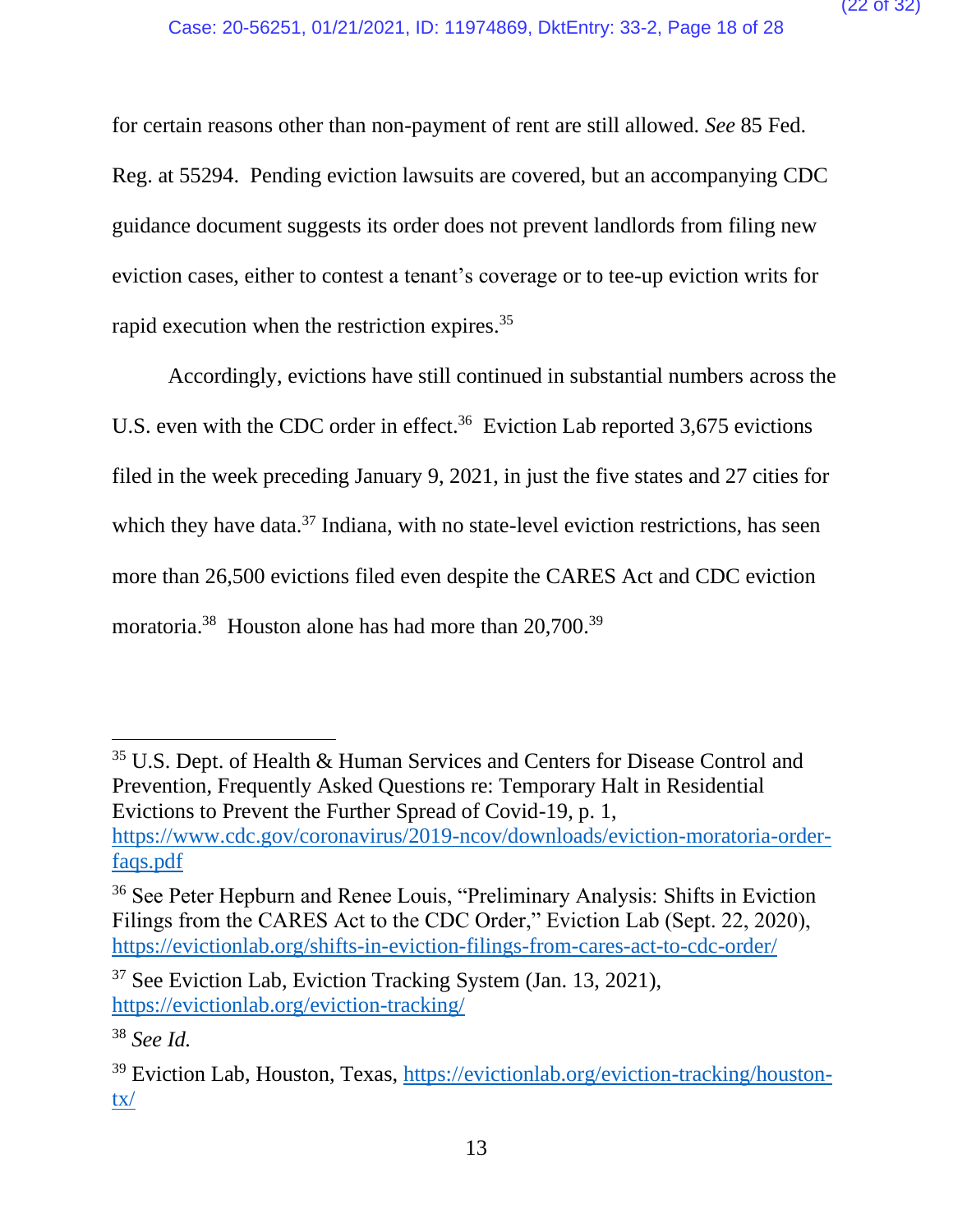Apart from those who fall outside the established protections, some of those evictions affect tenants who qualify but don't learn about the CDC order or how to invoke the protection. 40 Others move out to avoid acquiring eviction records that may drastically limit their access to rental housing in the future.<sup>41</sup> Still other tenants may be erroneously denied protection, especially when they do not have legal representation.<sup>42</sup> With community transmission rates now much higher than during the CARES Act moratorium, $43$  these evictions are even more likely to contribute to the spread of Covid-19.

[https://www.nbcnews.com/news/us-news/cdc-banned-evictions-those-affected](https://www.nbcnews.com/news/us-news/cdc-banned-evictions-those-affected-covid-why-are-tenants-being-n1251439)[covid-why-are-tenants-being-n1251439](https://www.nbcnews.com/news/us-news/cdc-banned-evictions-those-affected-covid-why-are-tenants-being-n1251439)

<sup>43</sup> *See* CDC Covid Data Tracker, *supra* note 1.

<sup>40</sup> *See, e.g.,* Chris Arnold, "Despite A New Federal Ban, Many Renters Are Still Getting Evicted," NPR (Sept. 14, 2020),

[https://www.npr.org/2020/09/14/911939055/despite-a-new-federal-ban-many](https://www.npr.org/2020/09/14/911939055/despite-a-new-federal-ban-many-renters-are-still-getting-evicted)[renters-are-still-getting-evicted](https://www.npr.org/2020/09/14/911939055/despite-a-new-federal-ban-many-renters-are-still-getting-evicted)

<sup>41</sup> *See* Allyson E. Gold, "No Home for Justice: How Eviction Perpetuates Health Inequity Among Low-Income and Minority Tenants," 24 Geo. J. on Poverty L. & Pol'y 59, 66 (2016) ("One of the greatest, most debilitating consequences of a record of an eviction proceeding is the inability to secure decent, affordable housing," explaining how the creation of electronic eviction record drastically impairs a person's ability to rent future housing, irrespective of case outcome).

<sup>42</sup> *See, e.g.,* Gretchen Morgenson et al., "The CDC banned evictions for those affected by Covid. Why are tenants being thrown out on the street?" NBC News (Dec. 17, 2020) (discussing Pensacola, FL, judge who ordered multiple evictions upon finding the CDC order was an unconstitutional taking),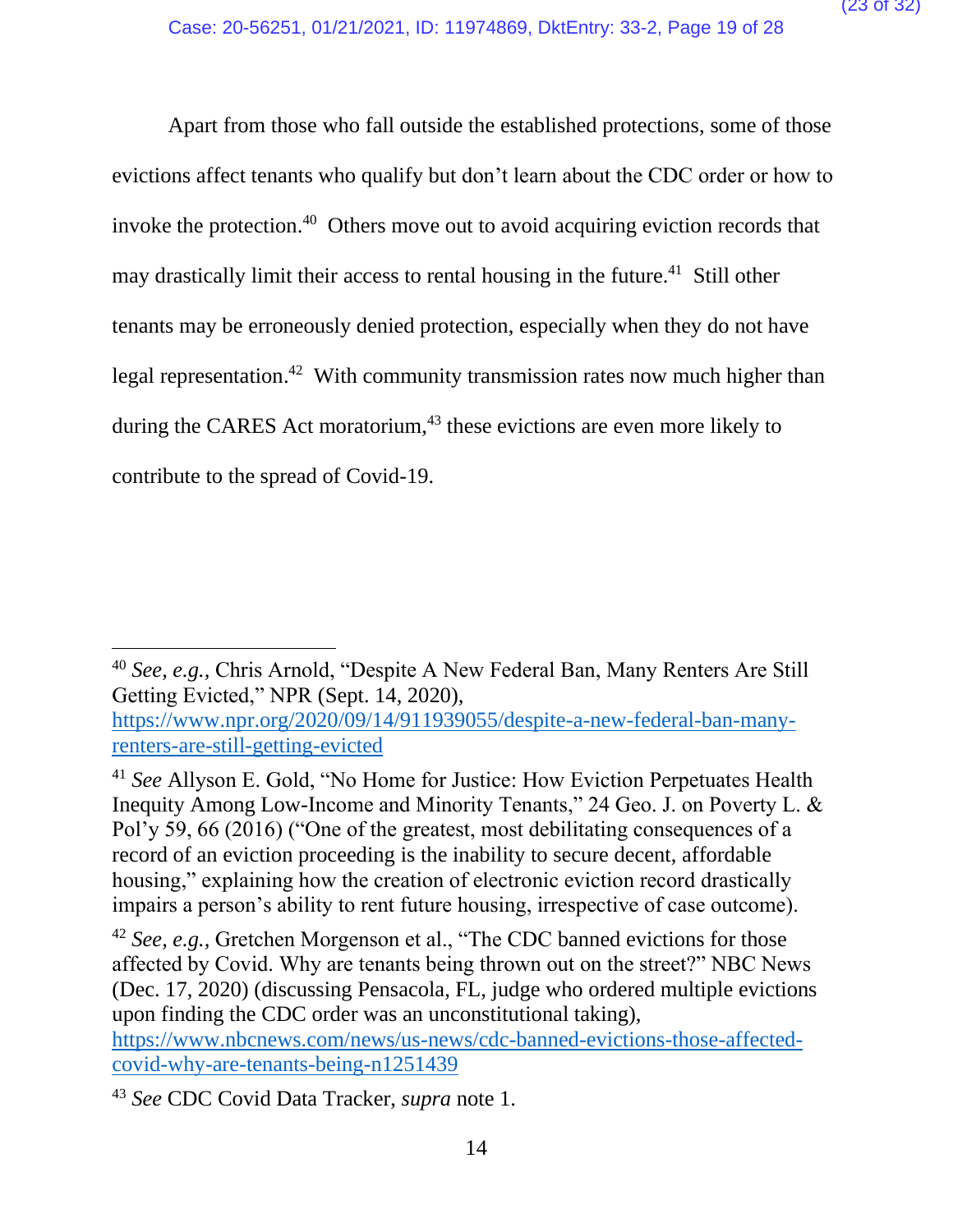California enacted a statewide eviction restriction in its Tenant, Homeowner, and Small Landlord Relief and Stabilization Act (AB 3088). 44 Like the federal moratoria discussed above, however, the California law does not protect all (or nearly all) residential tenants and contains procedural requirements will deny protection to some intended by the substantive criteria to be covered. Specifically, the California moratorium covers only tenants who failed to pay rent for reasons directly related to Covid-19. *See* CA Civ Code Sec. 1179.03. Tenants who owe rent between September 1, 2020 and January 31, 2021, must also pay at least 25% of their rent for that time period. *See* CA Civ Code 1179.03(c). The California act also requires a declaration attesting to Covid-related economic impacts, which a (unlike the CDC declaration) tenant must provide within 15 days of a landlord's notice to vacate. *See* CA Civ Code 1179.03(g). Though AB 3088 also offers a web of eviction prevention tools (including a restriction on lease termination without just cause and credit protections), without legal representation few tenants will likely know about these rights or how to exercise them. Every eviction that slips through the cracks in this moratorium risks furthering the spread of Covid-19.

Los Angeles Ordinance No. 186585 avoids many of the shortcomings found in these other eviction moratoria. The ordinance covers substantially all tenants and evictions for non-payment of rent, "no fault," or certain minor lease violations.

<sup>44</sup> Ch. 37, Statutes of 2020 (Aug. 31, 2020).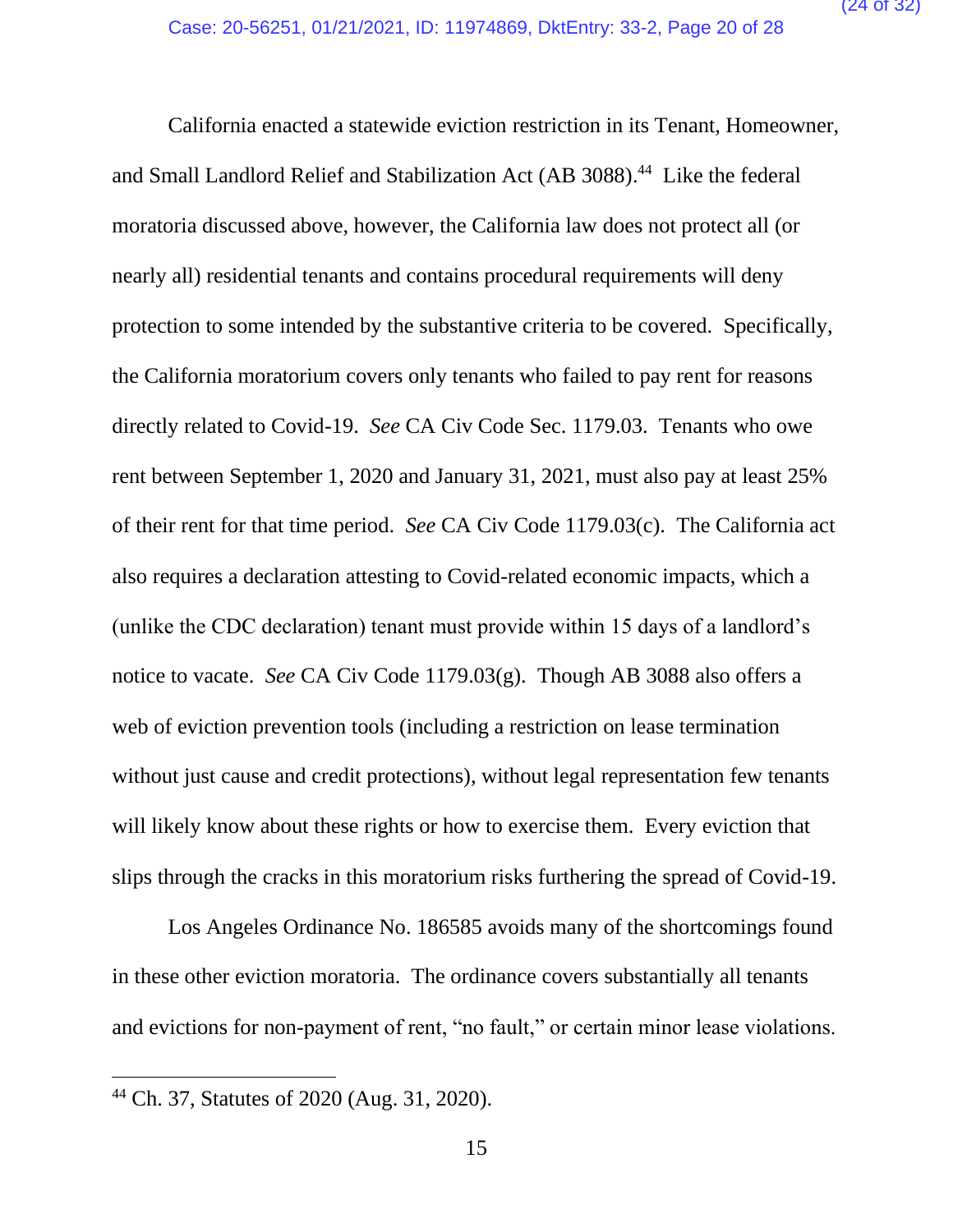*See* LAMC 49.99.2. It applies to both pending and future cases and does not require declarations or impose other procedural obstacles upon tenants seeking protection. *See* LAMC 49.99.5. Indeed, landlords must notify tenants of the ordinance. *See* LAMC 49.99.2(E). The only provision likely to disqualify tenants is a requirement that nonpayment of rent arise from "circumstances related to the Covid-19 pandemic." *See* LAMC 49.99.2(A).

Accordingly, far fewer tenants will forego protection under Ordinance No. 186585 because they were unaware of it, failed to comply with procedures, or failed to effectively litigate ambiguous defenses. Fewer evictions will occur, and hence the ordinance will better protect public health in Los Angeles—as well as help avoid many of the other community problems associated with mass evictions.

## **C. Complexities and procedural requirements in eviction moratoria exacerbate the difficulties of consistently affording due process of law to eviction defendants under pandemic conditions.**

Even outside pandemic conditions, summary unlawful detainer proceedings generally provide only the minimal procedural safeguards necessary to fulfill due process requirements for tenants facing eviction from their homes. *See Lindsey v. Normet,* 405 U.S. 56, 74 (1972). Summary eviction hearings, which date back to the *actio spollii* of Roman law,<sup>45</sup> are characterized by their speed and efficiency—

<sup>45</sup> See Dr. Eric Descheemaeker, "The Consequences of Possession," Univ. of Edinburgh School of Law, 22-23 (2013), [https://papers.ssrn.com/sol3/papers.cfm?abstract\\_id=2302273](https://papers.ssrn.com/sol3/papers.cfm?abstract_id=2302273)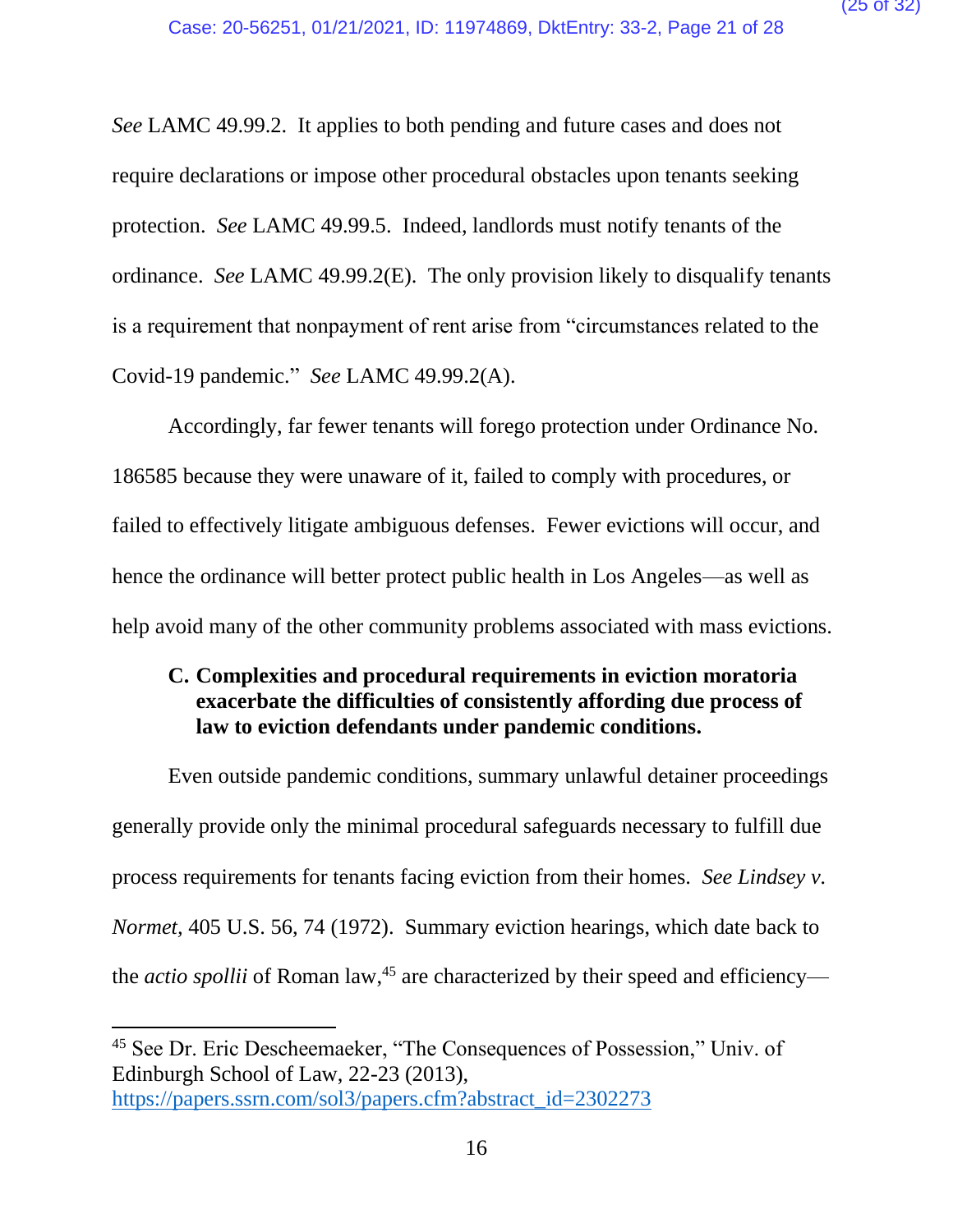formal discovery limited if available at all, trials held within weeks if not days of filing, and certain defenses commonly excluded. See *Lindsey* at 85 (Douglas, J., dissenting) ("[T]his kind of summary procedure usually will mean in actuality no opportunity to be heard. Finding a lawyer in two days, acquainting him with the facts, and getting necessary witnesses make the theoretical opportunity to be heard and interpose a defense a promise of empty words.").

California's summary eviction procedure, which provides for some formal discovery, allows tenants at least five days to appear and up to 20 days for trial, and permits defenses such as retaliation or uninhabitable conditions, affords more procedural safeguards than most. *See* Cal. Civ. Proc. Code §§ 1170.5(a), 1170.7, 1174.2; Cal. Civ. Code § 1942.5; *Green v. Superior Court,* 517 P.2d 1168, 1182 (Cal. 1974); *compare with Lindsey* at 65-66 (trial within four days of suit, no discovery, and certain defenses excluded). Yet pandemic conditions alter the procedural due process calculus considerably.

The longstanding test for evaluating whether procedural due process has been afforded in a particular instance considers the importance of the interest at stake, the risk of an erroneous deprivation (of that interest), probable value of additional safeguards as well as the costs and burdens of providing them, and the governmental interests involved. *See Mathews v. Eldridge,* 424 U.S. 319, 335 (1976). During Covid-19, the need for a safe home in which to quarantine from

17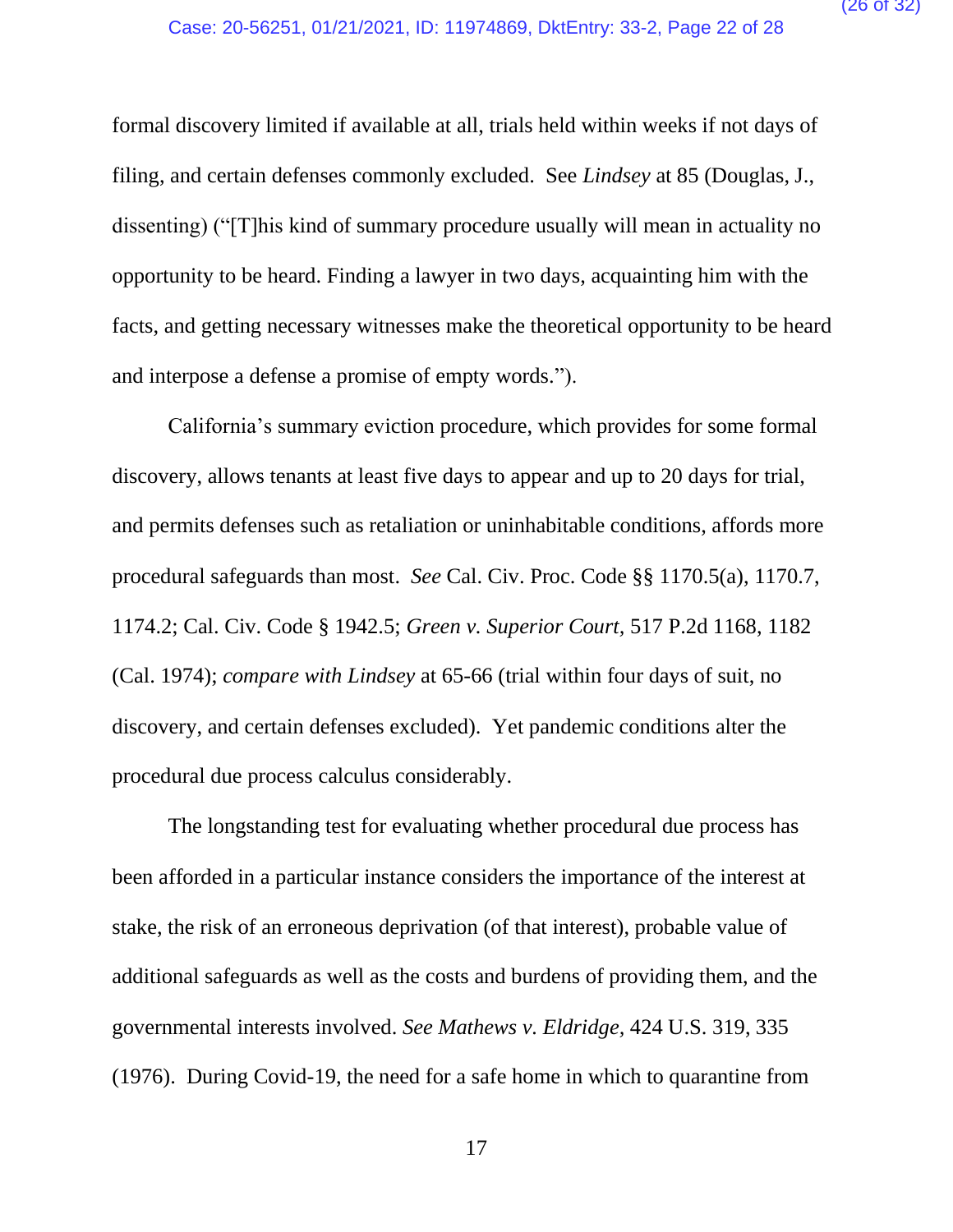others and practice good hygiene and social distancing heightens the importance of housing. Pandemic conditions amplify the risk of erroneous eviction, both by raising impediments to preparing and presenting defenses in a hearing and by complicating the substantive law to be applied. At the same time, the ordinary governmental interest in quickly and efficiently adjudicating the present right of possession comes into tension with overriding public health considerations.

Looking more closely, the risk of infection may chill tenants or witnesses from appearing in court during a pandemic. Closures of businesses and offices may interfere with the investigation claims or gathering evidence—a particular concern where formal discovery is limited. These deterrents would be further exacerbated by a large case volume; social distancing may not be possible in a court with a large docket, crowded with parties, witnesses, and attorneys.

Rules adopted to protect public health may also impede tenants from defending. For example, currently any persons "displaying symptoms consistent with Covid-19 are prohibited from entering any [Los Angeles] court facility." Los Angeles Superior Court Covid-19 Social Distancing Protocol (June 15, 2020). Protocols such as these may lessen fears of appearing in court, but could result in tenants, witnesses, or attorneys being denied admission to court—especially if they do not receive sufficient notice of the policies. *See Mullane v. Central Hanover Bank & Tr. Co.,* 339 U.S. 306, 314 (1950) (notice must be "reasonably calculated,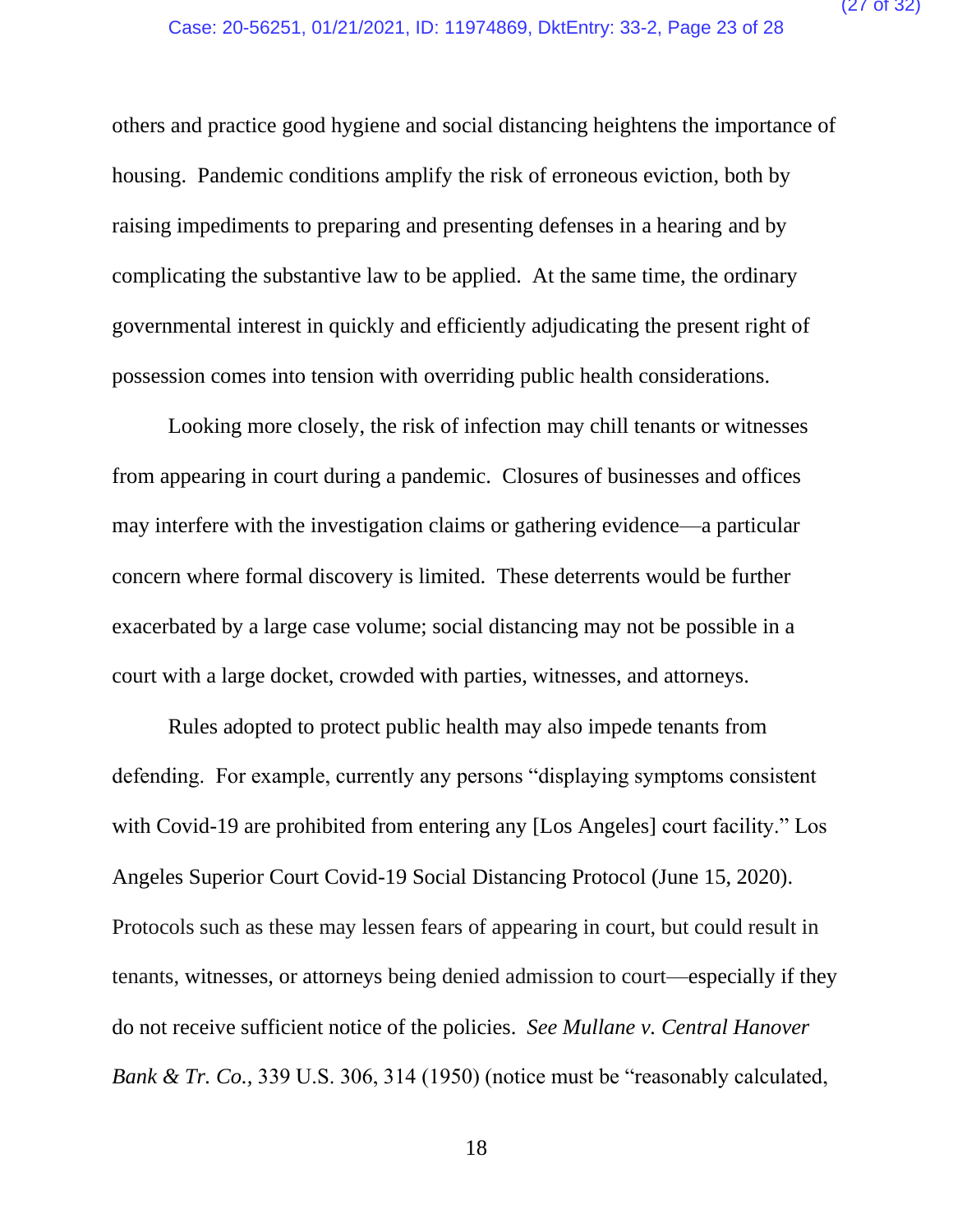under all the circumstances, to apprise interested parties of the pendency of the action and afford them an opportunity to present their objections").

Remote hearings overcome some of these difficulties, but raise other issues, such as the inability to confront and cross-examine adverse witnesses in telephonic or audio-only appearances. *See Goldberg v. Kelly*, 397 U.S. 254, 269 (1970) ("In almost every setting where important decisions turn on questions of fact, due process requires an opportunity to confront and cross-examine adverse witnesses."); *see* L.A. Court Connect, User Guide, 28 (Oc. 1, 2020) ("User Guide") (allowing audio-only appearances). Even video hearings may not adequately enable a court to assess the credibility of witnesses. *See* National Center for State Courts, *Call to Action: Achieving Civil Justice for All,* Appx G, p. 3 (Jul. 15, 2020)<sup>46</sup> ("Examples of inappropriate situations [for video hearings] include where there are poor connections, a hearing requires reference to multiple documents, the subject matter is complex, or issues of witness credibility are involved."). Remote hearings pose further challenges for tenants who may lack proper devices, reliable internet access, or struggle with technology. *See* User Guide, 85-89 (technical specifications for remote access). $47$  L.A. Superior Court also charges litigants fees

<sup>&</sup>lt;sup>46</sup> On-line at: [https://www.ncsc.org/\\_\\_data/assets/pdf\\_file/0022/25726/ncsc-cji](https://www.ncsc.org/__data/assets/pdf_file/0022/25726/ncsc-cji-appendices-g.pdf)[appendices-g.pdf](https://www.ncsc.org/__data/assets/pdf_file/0022/25726/ncsc-cji-appendices-g.pdf)

<sup>47</sup> On-line at:<https://www.lacourt.org/lacc/guides/laccug>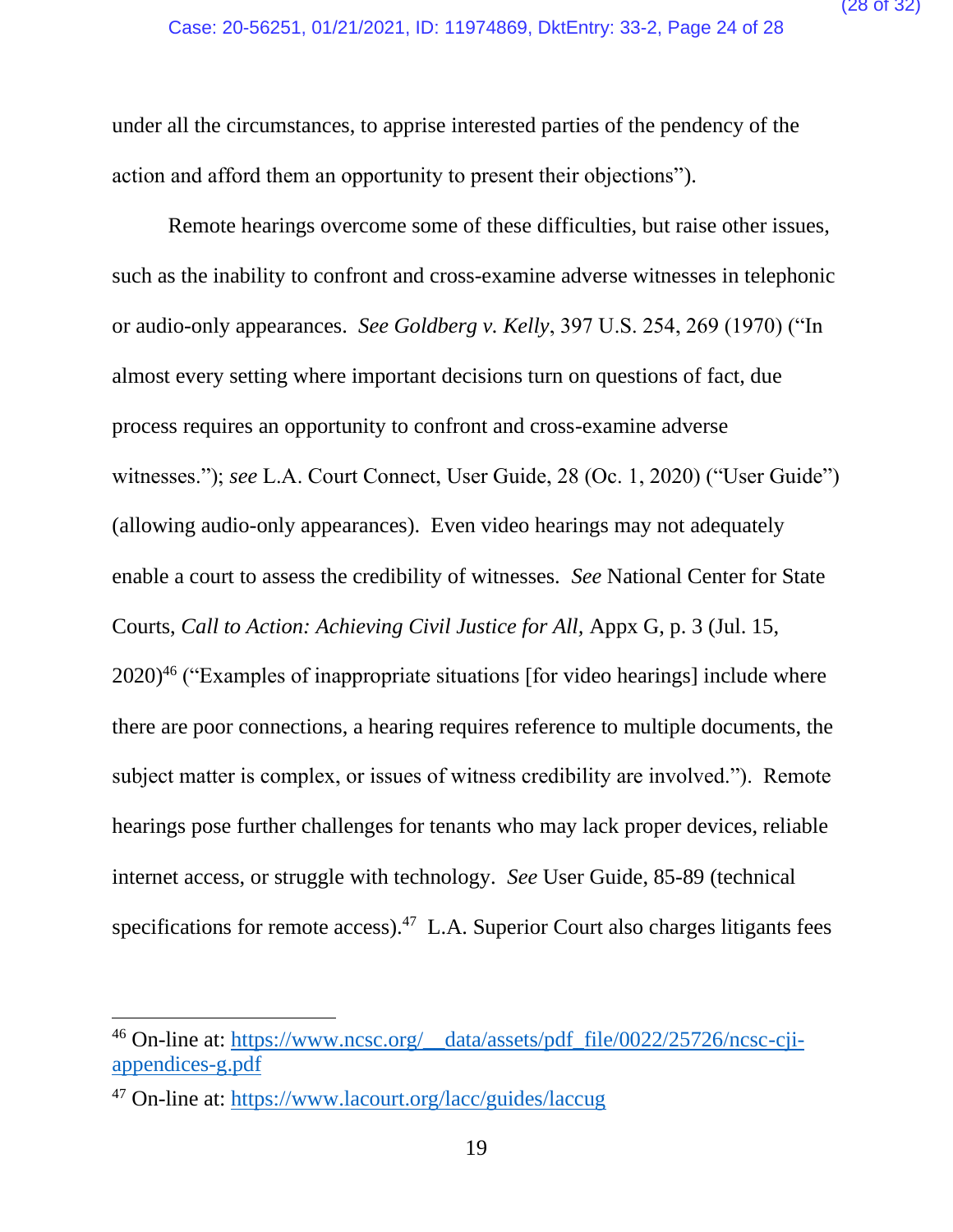(\$15 for audio and \$23 for video) to appear remotely, which must be paid by debit or credit card. *See* User Guide at 10. The court uses a "share screen" function for presenting exhibits, which requires video and may be problematic for items not easily converted to digital files. See User Guide at 73.

Beyond these very real and significant practical and logistical impediments, eviction cases are substantively more complicated during Covid-19. Though the CARES Act eviction moratorium expired on July 24, 2020, that Act still requires 30 days' written notice to evict and blocks some evictions in properties receiving forbearances on federally-backed loans. *See* 15 U.S.C. §§ 9057-58. Congress extended the CDC eviction halt order through January 31, 2021,<sup>48</sup> and further extensions or replacements are possible.<sup>49</sup> Tenants may have defenses to eviction based on relief funds their landlords have applied for or received.<sup>50</sup> California tenants may also have eviction protections under AB 3088. Particularly for tenants without counsel, the challenge of identifying and effectively asserting defenses to

<sup>48</sup> *See* Pub.L. 116-260, Sec. 502 (Dec. 27, 2020).

<sup>49</sup> *See* BuildBackBetter.gov, "President-elect Biden Announces American Rescue Plan," p. 11 (Jan. 15, 2021) ("The president-elect is calling on Congress to extend the eviction and foreclosure moratoriums and continue applications for forbearance on federally-guaranteed mortgages until September 30, 2021.")

<sup>50</sup> *See generally* City of Los Angeles Emergency Renters Assistance Program, <https://hcidla.lacity.org/>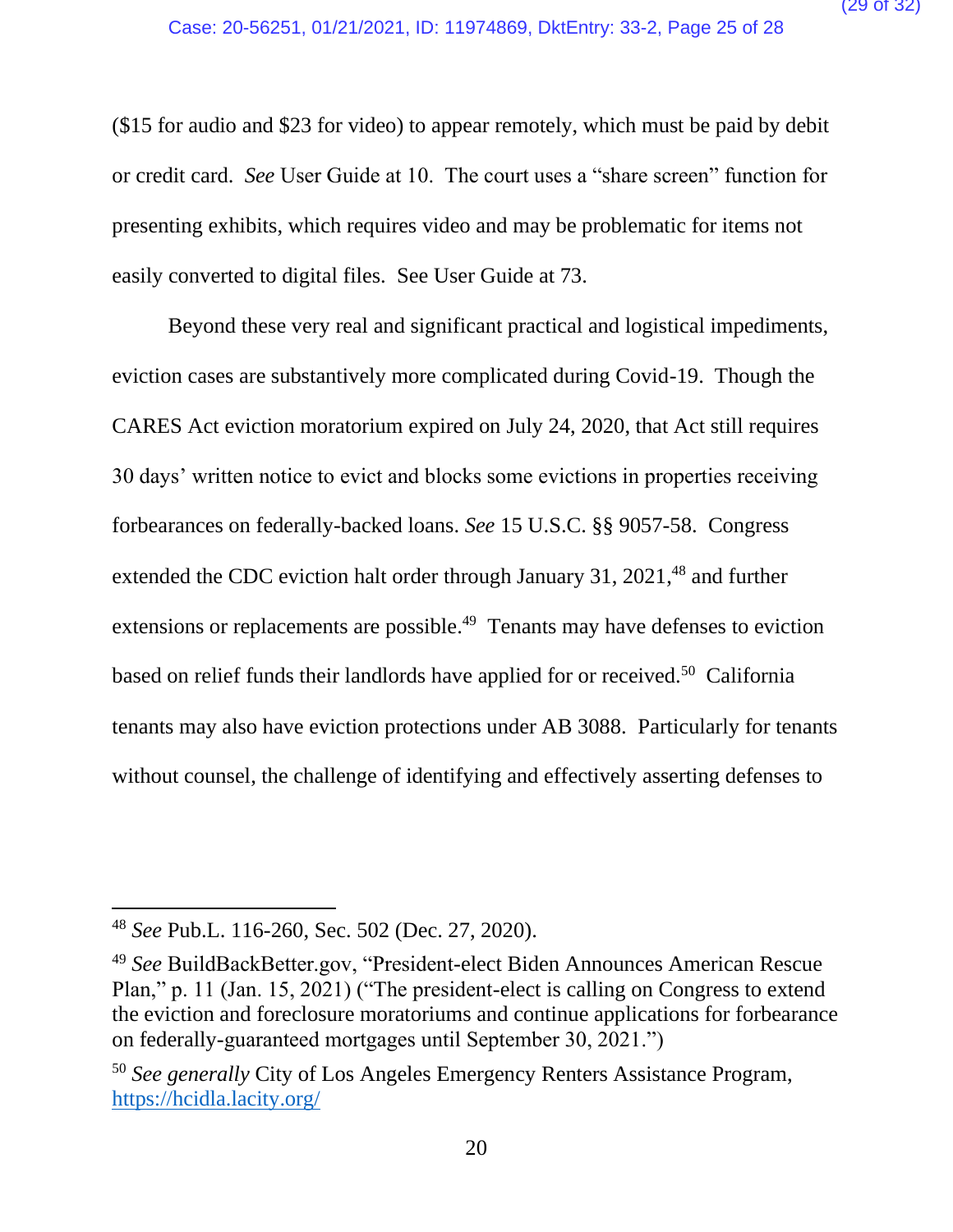eviction with such myriad emergency laws and programs being so rapidly enacted, extended, allowed to expire, or replaced, is scarcely realistic.

The *Lindsey* court relied heavily on the relative simplicity of most eviction cases in holding that summary proceedings afford procedural due process. *See Lindsey* at 65 ("Tenants would appear to have as much access to relevant facts as their landlord, and they can be expected to know the terms of their lease, whether they have paid their rent, whether they are in possession of the premises, and whether they have received a proper notice to quit...."). But few tenants would be able to effectively defend against eviction without counsel during Covid-19. Even for tenants with counsel, the various logistical challenges related to the pandemic and the vastly increased complexity of eviction matters calls into question whether due process can be consistently afforded through traditional summary proceedings.

## **D. A more complex eviction moratorium would neither advance public health objectives nor provide any clear net benefit to landlords.**

The conditions Appellants insist must appear in an eviction moratorium, such as protecting only tenants able to pay "'reasonable rent' concurrent with occupancy," or allowing evictions for violations of pet policies or unapproved guests, would lead to more evictions and thus directly undermine its public health impact. Requiring tenants to navigate procedural obstacles, such as submitting declarations or meeting deadlines, would further exacerbate the pressing due process challenges and increase the risk of tenants being evicted erroneously. With

21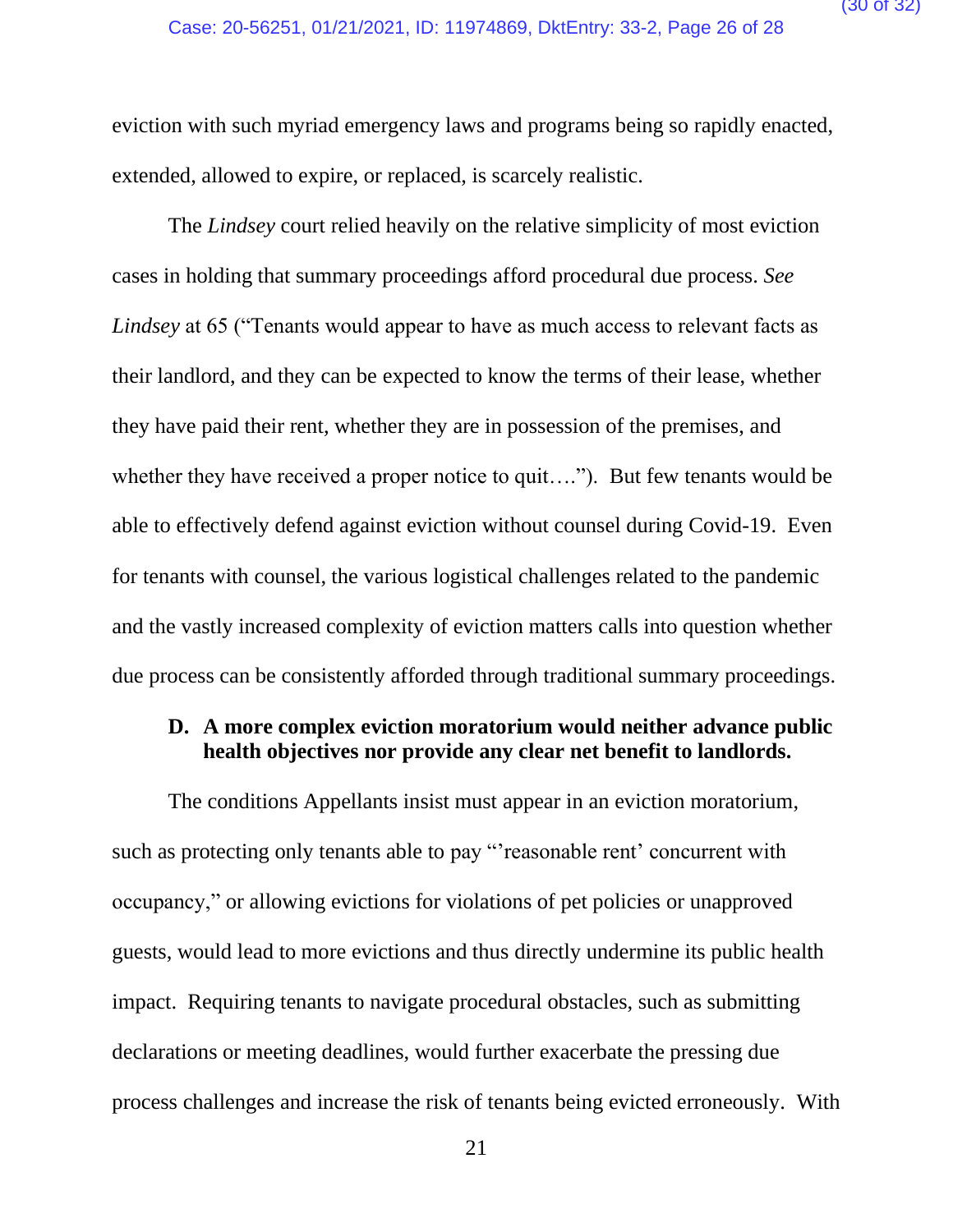respect to laws affecting private contracts, "courts properly defer to legislative judgment as to the necessity and reasonableness of a particular measure." *U.S. Trust Co. v. New Jersey,* 431 U.S. 1, 23 (1977), *citing East New York Savings Bank v. Hahn,* 326 U.S. 230 (1945). Such deference is appropriate here, where Los Angeles rightly and reasonably prioritized the public health and the protection of the community over the interests of individual landlords in evicting tenants.

Allowing more evictions will not even produce any clear net economic benefit to the landlords who undertake them. The City of Los Angeles has already dispensed over \$100 million to residential landlords though its Emergency Renters Assistance Program.<sup>51</sup> While that program had exhausted its funds, Congress recently appropriated \$25 billion in new rental relief, up to \$2.65 billion of which is allocated to California.<sup>52</sup> This appropriation covers most or all of the state's rent shortfall currently estimated at between \$1.86 and \$3.69 billion.<sup>53</sup> Because the Los Angeles program targets this assistance to families at or below 80% of the area median income,<sup>54</sup> households who have been unable to pay rent because of Covid-

<sup>51</sup> See note 49, *supra*.

<sup>52</sup> *See* Pub. L. 116-260, Sec. 501; *see also* U.S. Dept. of Treasury, Emergency Rental Assistance Program: Data and Methodology for State, Local Government, and Territory Allocations, p. 2 (Jan. 11, 2021).

<sup>53</sup> *See* Stout, fn 12 *supra*.

<sup>54</sup> See note 49, *supra*.